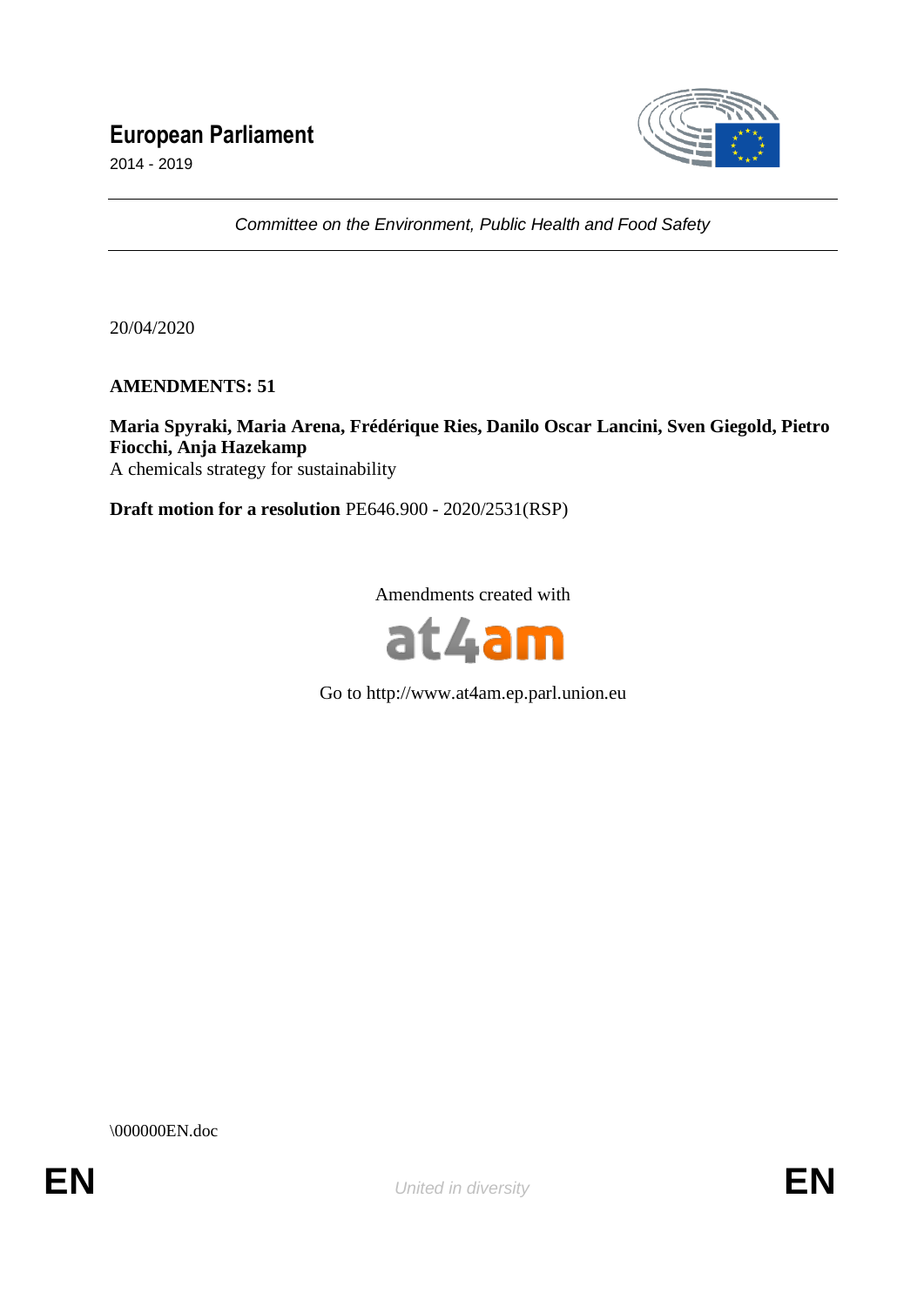## **Amendments per language:**

*EN: 51*

**Amendments justification with more than 500 chars : 0**

**Amendments justification number with more than 500 chars :**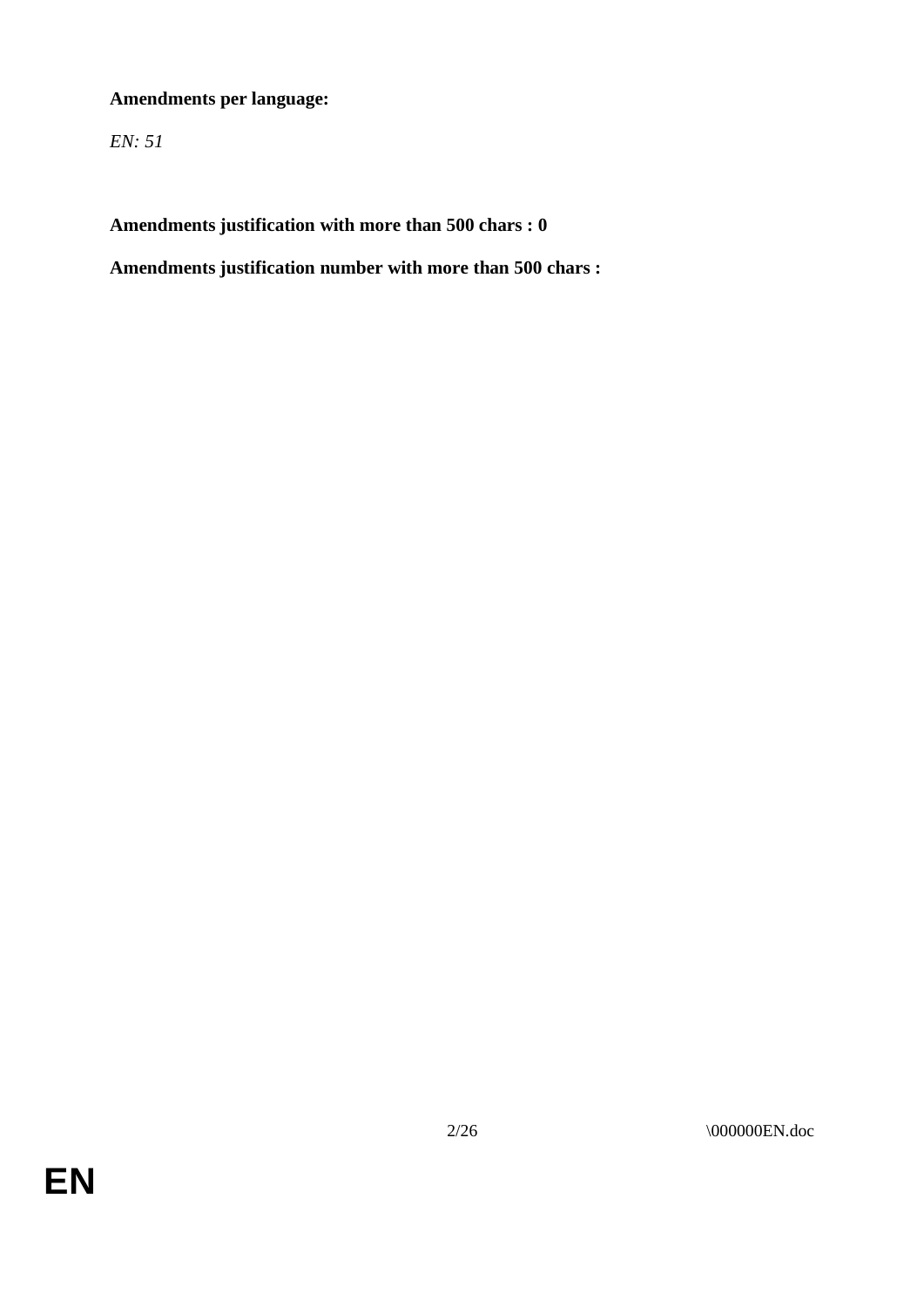**Amendment 1 Sven Giegold**

**Draft motion for a resolution Citation 16 a (new)**

*Draft motion for a resolution Amendment*

*- having regard to the Commission Communication of 11 March 2020 entitled 'A new Circular Economy Action Plan For a cleaner and more competitive Europe'*

Or. en

### **Amendment 2 Sven Giegold**

**Draft motion for a resolution Paragraph 1 a (new)**

*Draft motion for a resolution Amendment*

*1 a. Considers that any form of pollution needs to be prevented or reduced to levels that are no longer harmful to human health and the environment so as to live well, within the planet's ecological limits;*

Or. en

**Amendment 3 Sven Giegold**

**Draft motion for a resolution Paragraph 1 b (new)**

*Draft motion for a resolution Amendment*

*1 b. Considers that ensuring that all uses of chemicals, materials and products are safe, sustainable and circular by design is an essential upstream measure not only to protect human health, achieve a toxic-free environment (air, water, soil)* 

\\ 000000EN.doc 3/26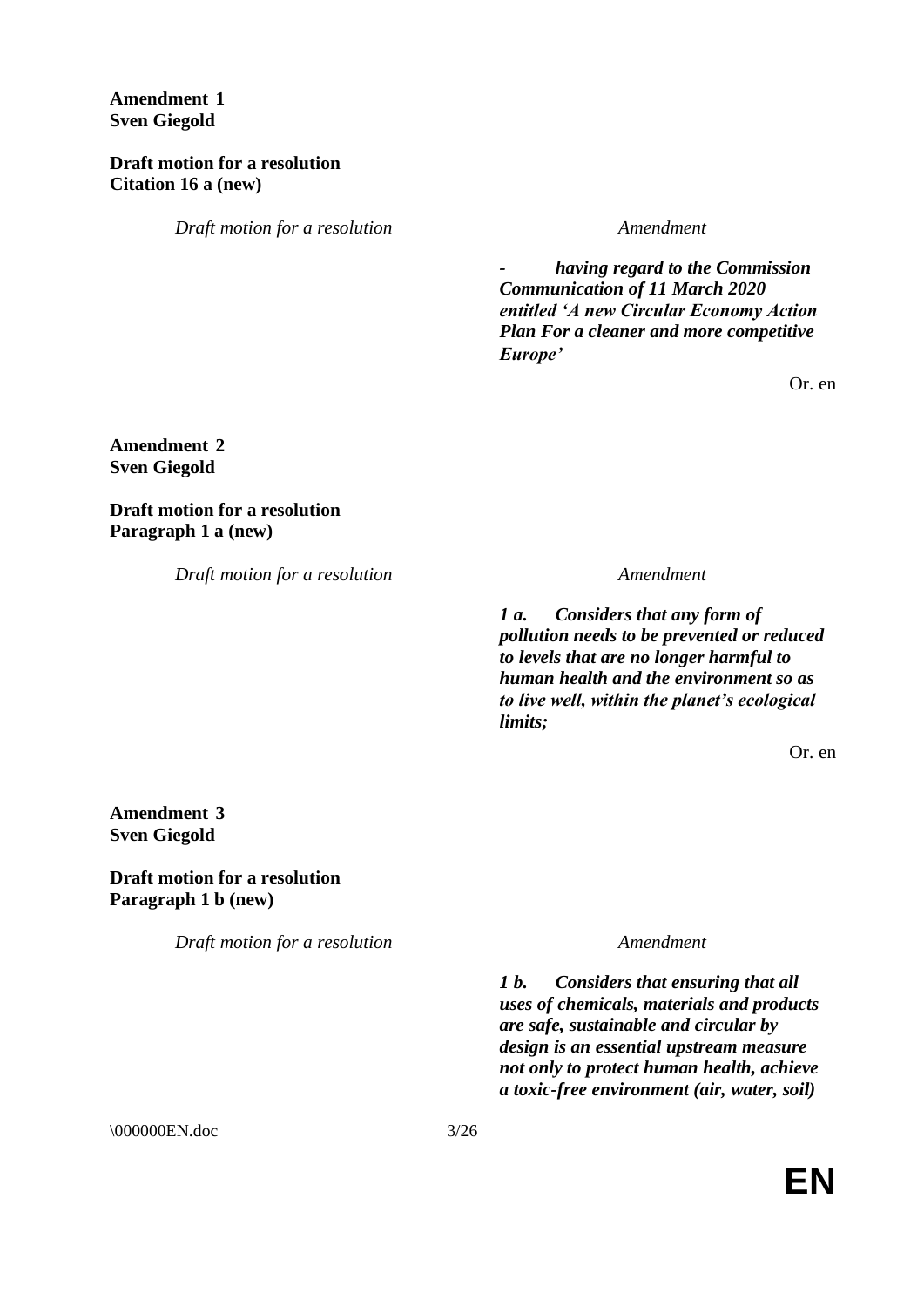*and to protect biodiversity, but also to achieve a climate-neutral, resourceefficient, circular and competitive economy;*

Or. en

#### **Amendment 4 Sven Giegold**

### **Draft motion for a resolution Paragraph 2**

*Draft motion for a resolution Amendment*

2. Calls on the Commission to come up with a chemicals strategy for sustainability *that effectively ensures* a high level of protection of human health and the environment, *minimising exposure to hazardous* chemicals;

2. Calls on the Commission to come up with a *comprehensive* chemicals strategy for sustainability *to bring about, in conjunction with the new Circular Economy Action Plan and the new Industrial Strategy, the necessary paradigm shift to implement the zeropollution ambition for a toxic-free environment, ensuring* a high level of protection of human health and the environment, *fostering innovation in sustainable* chemicals *based on a toxicfree hierarchy of measures as a prerequisite for a resource-efficient, circular, safe, sustainable and competitive economy*;

Or. en

**Amendment 5 Sven Giegold**

**Draft motion for a resolution Paragraph 2 a (new)**

*Draft motion for a resolution Amendment*

*2 a. Underlines that the forthcoming chemicals strategy for sustainability must also address the sourcing of materials as well as social and environmental standards and energy intensity in the* 

4/26 \000000EN.doc

**EN**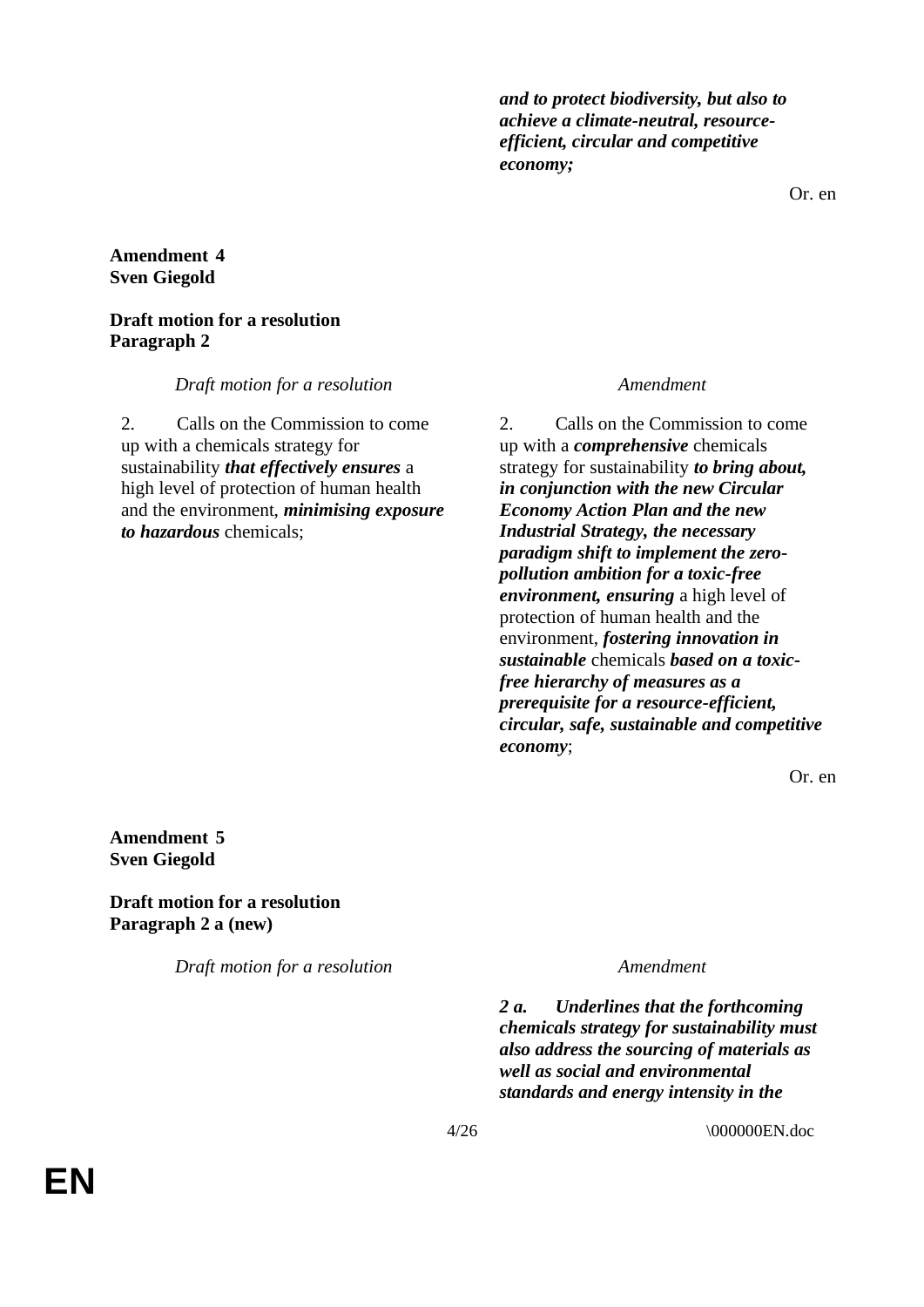*production of chemicals throughout the supply chain;*

Or. en

### **Amendment 6 Sven Giegold**

**Draft motion for a resolution Paragraph 2 b (new)**

*Draft motion for a resolution Amendment*

*2 b. Calls on the Commission to use the chemicals strategy for sustainability as an opportunity to further the Union's competitiveness in safe and sustainable chemicals by transiting the market to one of safe and sustainable chemicals with high standards for the protection of health and the environment, sustainable resource use and full respect for human rights;*

Or. en

**Amendment 7 Sven Giegold**

### **Draft motion for a resolution Paragraph 4**

#### *Draft motion for a resolution Amendment*

4. Considers that the chemicals strategy should achieve coherence and synergies between chemicals legislation (e.g. REACH, CLP, POPs, mercury, plant protection products, biocides) and related Union legislation, including specific product legislation (e.g. toys, cosmetics, food contact materials, construction products, packaging), general product legislation (e.g. eco-design, eco-label), legislation on environmental compartments (e.g. water and air), *as well as* legislation on industrial installations (e.g. IED, Seveso

\\ 000000EN.doc 5/26

4. Considers that the chemicals strategy should achieve coherence and synergies between chemicals legislation (e.g. REACH, CLP, POPs, mercury, plant protection products, biocides) and related Union legislation, including specific product legislation (e.g. toys, cosmetics, food contact materials, construction products, packaging*, pharmaceuticals*), general product legislation (e.g. ecodesign, eco-label*, upcoming sustainable product policy*)*, legislation on workers' protection*, legislation on environmental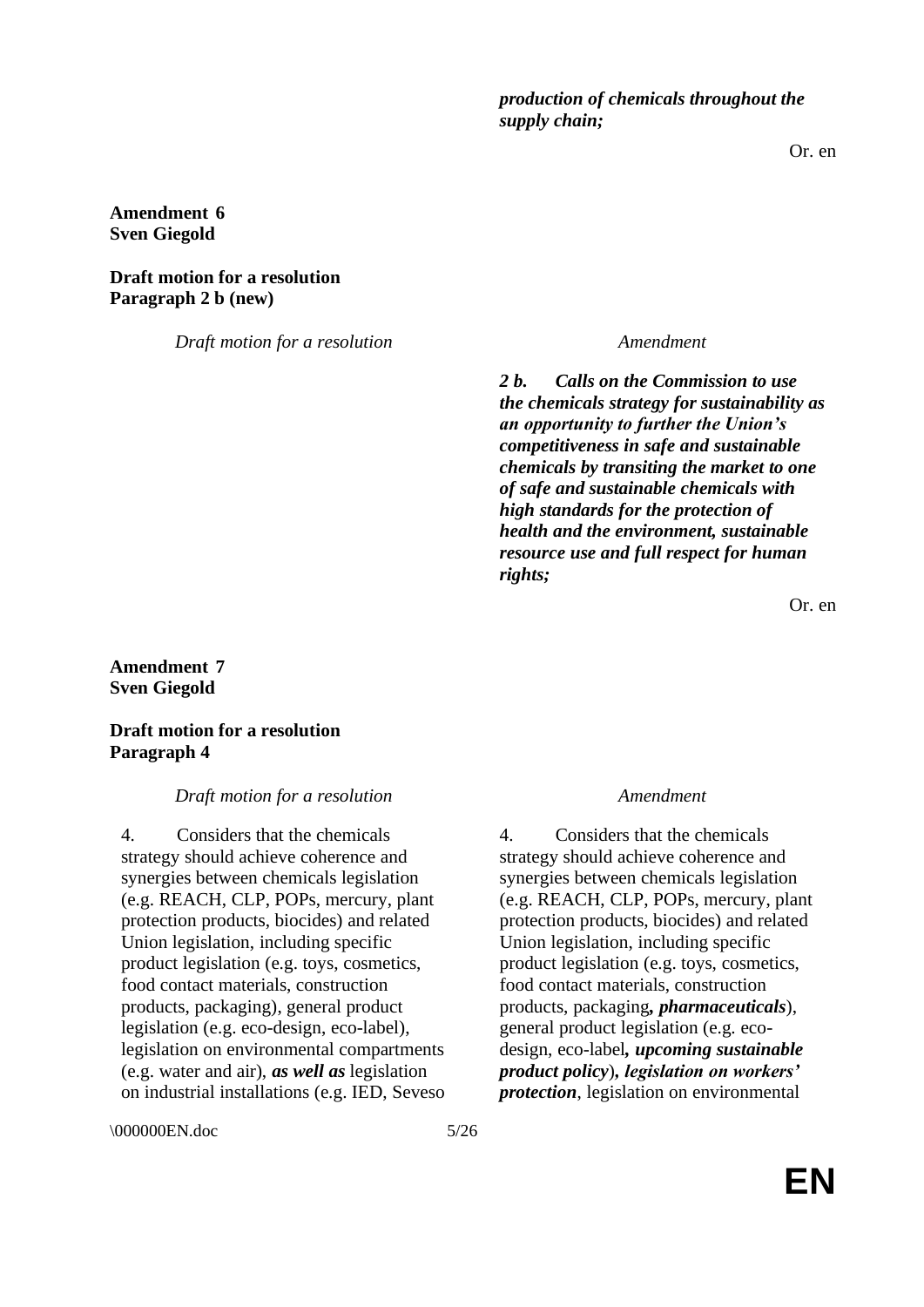III Directive); compartments (e.g. water and air), legislation on *sources of pollution, including* industrial installations (e.g. IED, Seveso III Directive)*, as well as legislation on waste (e.g. RoHS, ELV)*;

Or. en

### **Amendment 8 Sven Giegold**

### **Draft motion for a resolution Paragraph 5**

*Draft motion for a resolution Amendment*

5. Stresses that the chemicals strategy *has to be aligned with the* hierarchy of *actions in risk management that prioritises exposure prevention, elimination* and substitution *over control measures*;

5. Stresses that the chemicals strategy *for sustainability should implement a toxic-free* hierarchy of *measures, starting with avoidance of non-essential uses* and substitution *of hazardous substances, then minimisation of exposure to hazardous substances, then elimination of hazardous legacy substances, and lastly remediation of damage1a*;

*1a The change to "chemicals strategy for sustainability" should be seen as a horizontal amendment: if adopted, all references in the resolution to the "chemicals strategy" should be amended accordingly.*

\_\_\_\_\_\_\_\_\_\_\_\_\_\_\_\_\_\_

Or. en

**Amendment 9 Sven Giegold**

**Draft motion for a resolution Paragraph 6**

*Draft motion for a resolution Amendment*

6. Stresses that the strategy should fully reflect the precautionary principle and

6. Stresses that the strategy should fully reflect the precautionary principle and the *principles that preventive action*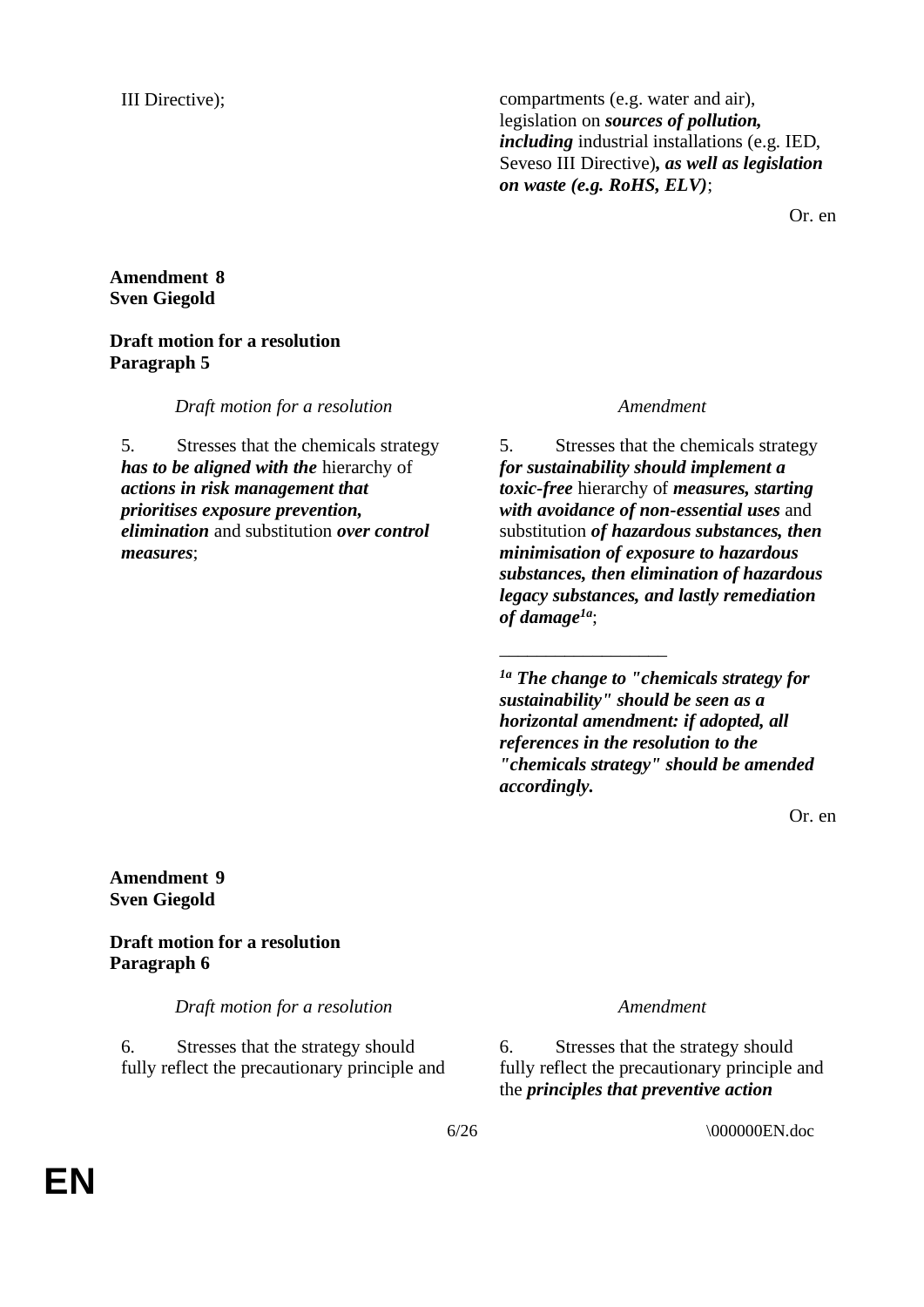the polluter *pays principle*; *should be taken, that environmental damage should as a priority be rectified at source and that the* polluter *should pay*;

Or. en

### **Amendment 10 Sven Giegold**

### **Draft motion for a resolution Paragraph 7**

*Draft motion for a resolution Amendment*

7. Highlights that the new chemicals strategy should be based upon robust and up-to-date scientific evidence and that subsequent regulatory action should be accompanied by impact assessments, taking into account the input of relevant stakeholders;

7. Highlights that the new chemicals strategy *for sustainability* should be based upon robust and up-to-date scientific evidence and that subsequent regulatory action*, other than scientific matters (e.g. hazard identification and hazard classification),* should be accompanied by impact assessments, taking into account the input of relevant stakeholders;

Or. en

**Amendment 11 Sven Giegold**

**Draft motion for a resolution Paragraph 8 a (new)**

*Draft motion for a resolution Amendment*

*8 a. Calls on the Commission to present as part of the chemicals strategy for sustainability an action plan to close the gaps in the current legal framework, giving priority to products consumers come into close and frequent contact with, such as textiles, furniture, children's products and absorbent hygiene products;*

Or. en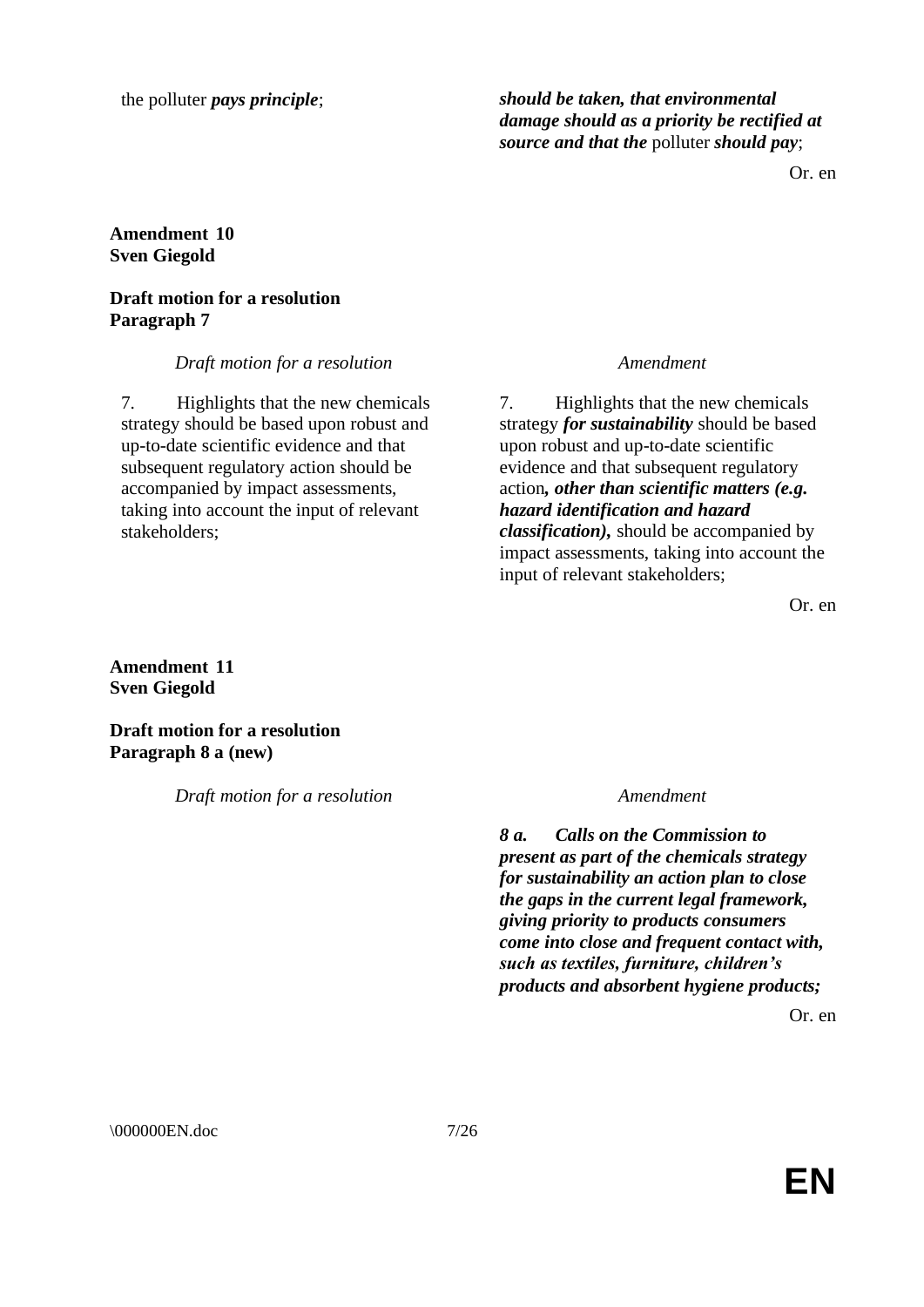### **Amendment 12 Sven Giegold**

### **Draft motion for a resolution Paragraph 9**

### *Draft motion for a resolution Amendment*

9. Underlines the need for a clear commitment to securing funds for improved research into *safer* alternatives and to promoting substitution of harmful chemicals, non-toxic production and sustainable innovation;

9. Underlines the need for a clear commitment to securing funds for improved research into *Green chemistry based on safety-by-design to develop safe and sustainable* alternatives*, including non-chemical alternatives,* and to promoting substitution of harmful chemicals, non-toxic production and *safe and* sustainable innovation;

Or. en

**Amendment 13 Sven Giegold**

**Draft motion for a resolution Paragraph 9 a (new)**

*Draft motion for a resolution Amendment*

*9 a. Calls on the Commission to develop criteria for safe and sustainable chemicals, materials and products;*

Or. en

### **Amendment 14 Sven Giegold**

**Draft motion for a resolution Paragraph 9 b (new)**

*Draft motion for a resolution Amendment*

*9 b. Calls on the Commission to make effective use of economic instruments to incentivise safe and sustainable products and clean production (e.g. fees, environmental taxes, extended producer*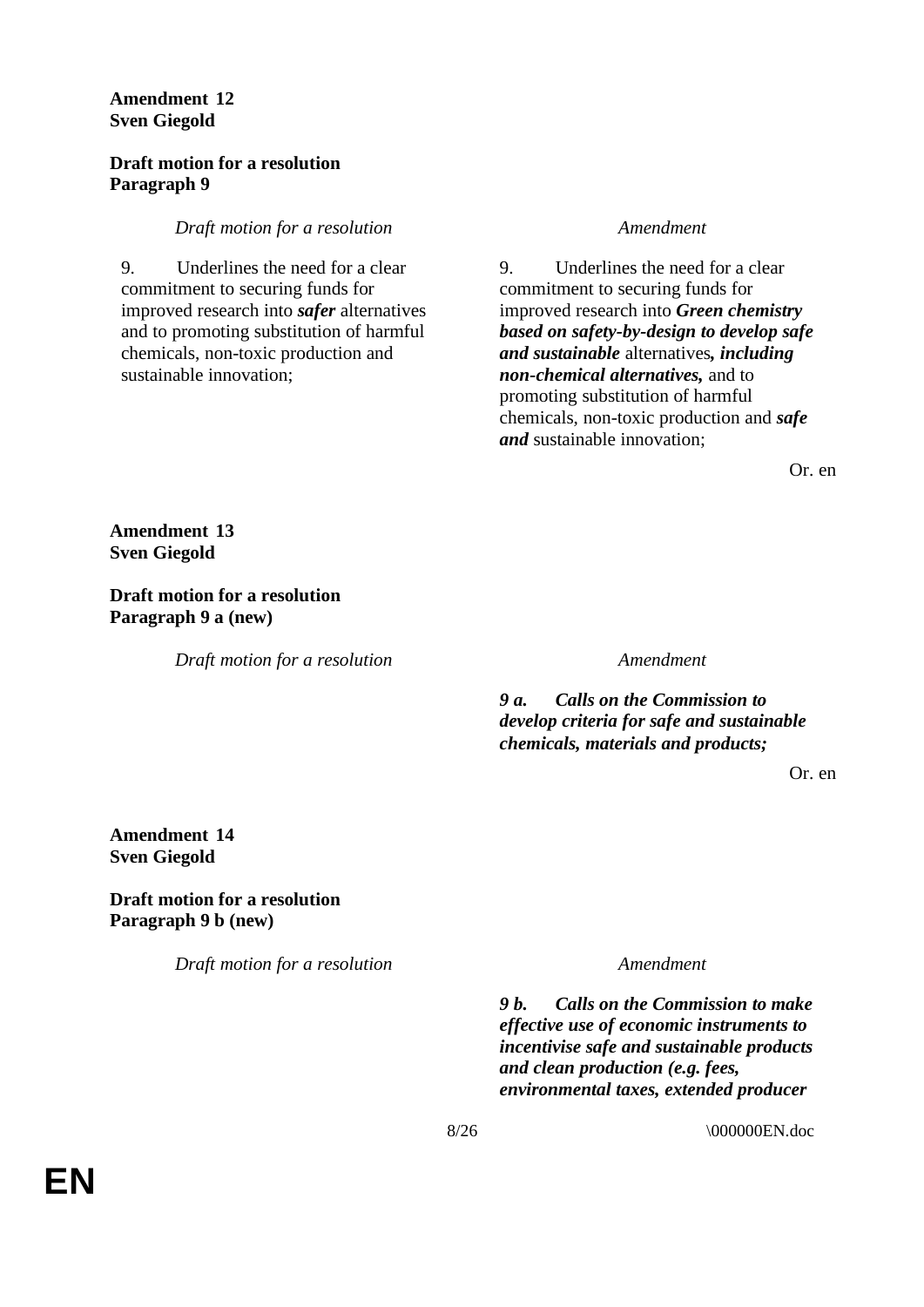# **Amendment 15**

**Sven Giegold**

### **Draft motion for a resolution Paragraph 10**

### *Draft motion for a resolution Amendment*

10. Reiterates the need to minimise animal testing with the help of new approach methodologies and calls for increased efforts and funds to this end with aim to establish non-animal based safety assessments in all relevant legislation, in addition to cosmetics; regrets that there are still barriers to the use and acceptance of alternative (non-animal) test methods for regulatory purposes, partially linked to gaps in the available test guidelines<sup>4</sup>, requests action to remedy this situation;

<sup>4</sup> Findings of the Fitness Check of the most relevant chemicals legislation (excluding REACH) and identified challenges, gaps and weaknesses' (COM(2019)264).

\_\_\_\_\_\_\_\_\_\_\_\_\_\_\_\_\_\_ \_\_\_\_\_\_\_\_\_\_\_\_\_\_\_\_\_\_

10. Reiterates the need to minimise animal testing with the help of new approach methodologies and calls for increased efforts and funds to this end with *the* aim to establish *fast, reliable and robust* non-animal based safety assessments in all relevant legislation, in addition to cosmetics; regrets that there are still barriers to the use and acceptance of alternative (non-animal) test methods for regulatory purposes, partially linked to gaps in the available test guidelines<sup>4</sup>, requests action to remedy this situation; *considers that best-available science should be used as a benchmark for the validation of new approach methods, rather than outdated animal models;*

Or. en

**Amendment 16 Sven Giegold**

### **Draft motion for a resolution Paragraph 11**

*Draft motion for a resolution Amendment*

11. Considers that the strategy should 11. Considers that the strategy should

\000000EN.doc 9/26

<sup>4</sup> Findings of the Fitness Check of the most relevant chemicals legislation (excluding REACH) and identified challenges, gaps and weaknesses' (COM(2019)264).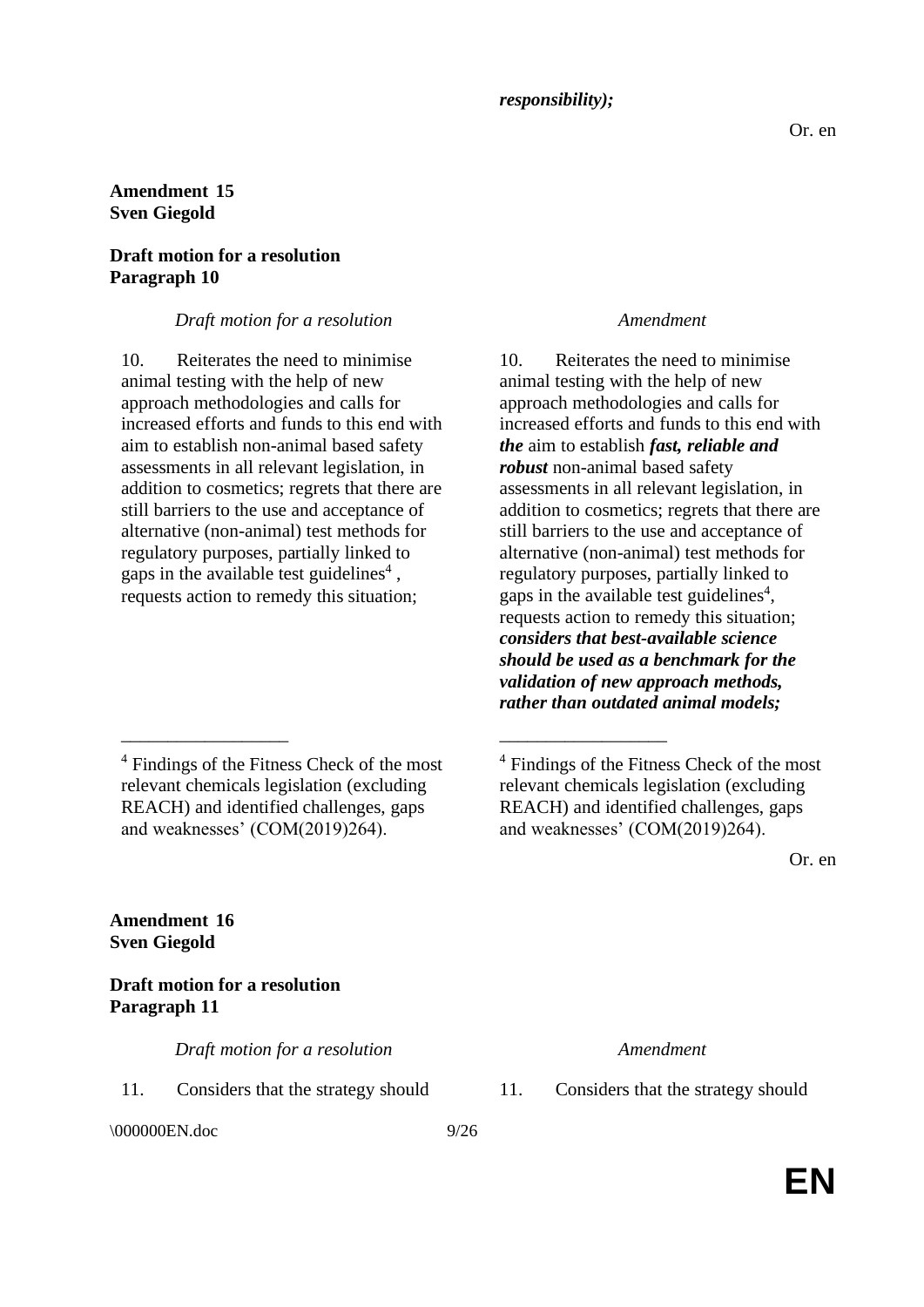extend the use of generic risk assessment across legislation;

extend the *scope and* use of generic risk assessment across legislation*, including for additional hazard categories such as EDCs and PBTs substances*;

Or. en

### **Amendment 17 Sven Giegold**

### **Draft motion for a resolution Paragraph 12**

*Draft motion for a resolution Amendment*

12. Calls on the Commission to take all necessary action to ensure that combination effects are fully addressed across all relevant legislation, including the development of new test methods and the revision of data requirements*, where necessary*;

12. Calls on the Commission to take all necessary action to ensure that *long-term effects,* combination effects *and effects of combined exposure* are fully addressed across all relevant legislation, including the *introduction of a mixture assessment factor3a, and where necessary the further* development of *guidance documents,* new test methods and the revision of data requirements;

*3a Swedish Government Official Reports, SOU 2019:45: Future chemical risk management, Accounting for combination effects and assessing chemicals in groups*

\_\_\_\_\_\_\_\_\_\_\_\_\_\_\_\_\_\_

Or. en

### **Amendment 18 Sven Giegold**

### **Draft motion for a resolution Paragraph 16**

*Draft motion for a resolution Amendment*

16. Calls for the strategy to improve the implementation of REACH, with regard to registration, evaluation *and* authorisation; reiterates the principle of 'no data, no

16. Calls for the strategy to *significantly* improve the implementation of REACH, with regard to registration, evaluation*,* authorisation *and restriction*;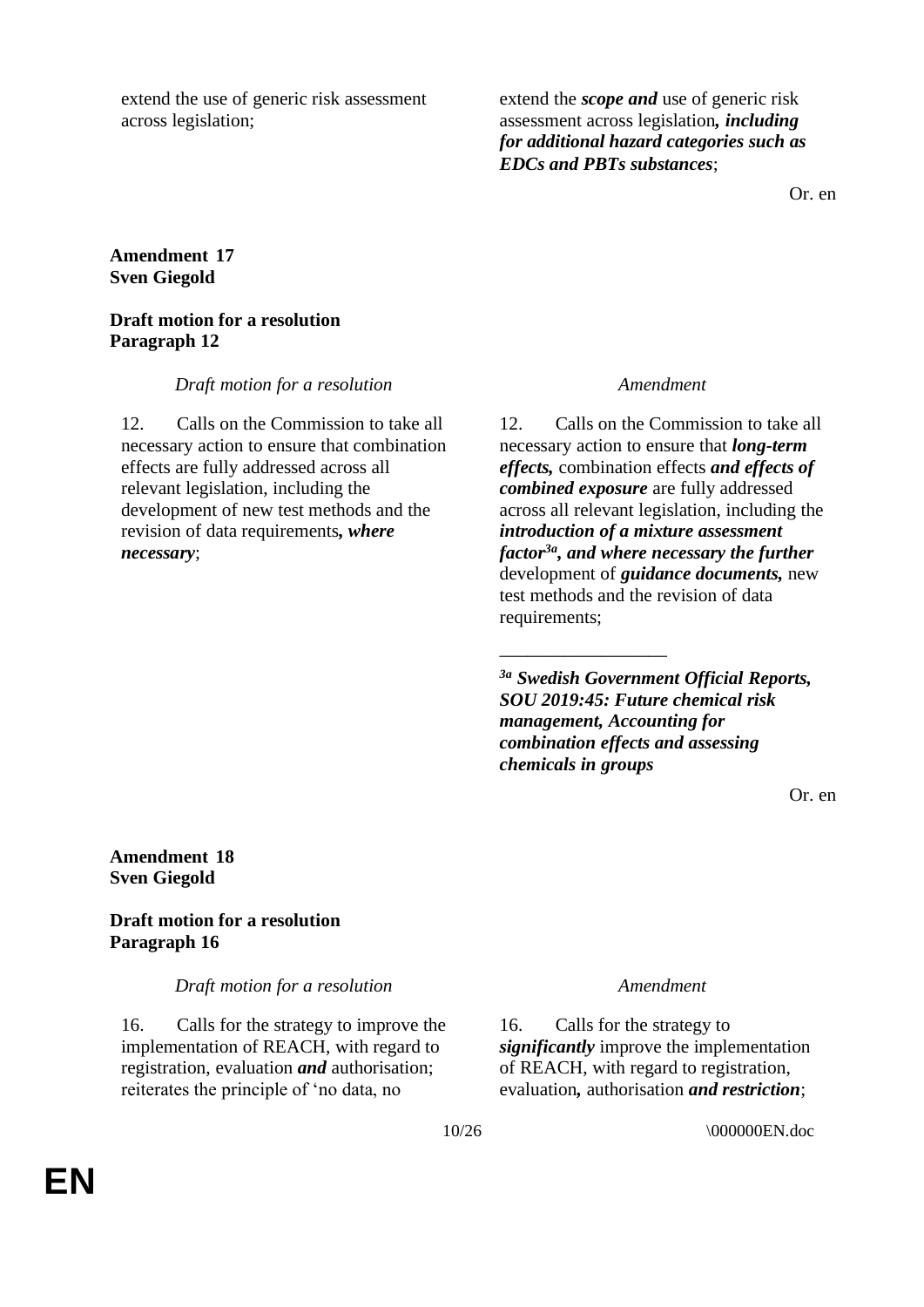market'; calls for ensuring the mandatory updating of registration dossiers, based on latest available science; calls for transparency with regard to the compliance with registration obligations, and for giving explicit power to ECHA to withdraw registration numbers in case of continued non-compliance;

reiterates the principle of 'no data, no market'*; insists that all registrations of substances have to be compliant by the end of 2021 at the latest*; calls for ensuring the mandatory updating of registration dossiers, based on latest available science*, so that registrations stay compliant*; calls for transparency with regard to the compliance with registration obligations, and for giving explicit power to ECHA to withdraw registration numbers in case of continued non-compliance;

Or. en

**Amendment 19 Sven Giegold**

**Draft motion for a resolution Paragraph 16 a (new)**

*Draft motion for a resolution Amendment*

*16 a. Calls on the Commission, Member States and ECHA to cooperate to include all relevant currently known substances of very high concern on the candidate list by the end of this year, as committed to by former Commission Vice-President Tajani and Commissioner Potočnik in 2010 and as reconfirmed in a Commission roadmap of 20132a;*

*2a*

*\_\_\_\_\_\_\_\_\_\_\_\_\_\_\_\_\_\_*

*file:///P:/Environment/REACH/Council/2 013/Council%20roadmap%20on%20subst ances%20of%20very%20high%20concern .pdf*

Or. en

### **Amendment 20 Sven Giegold**

### **Draft motion for a resolution Paragraph 16 b (new)**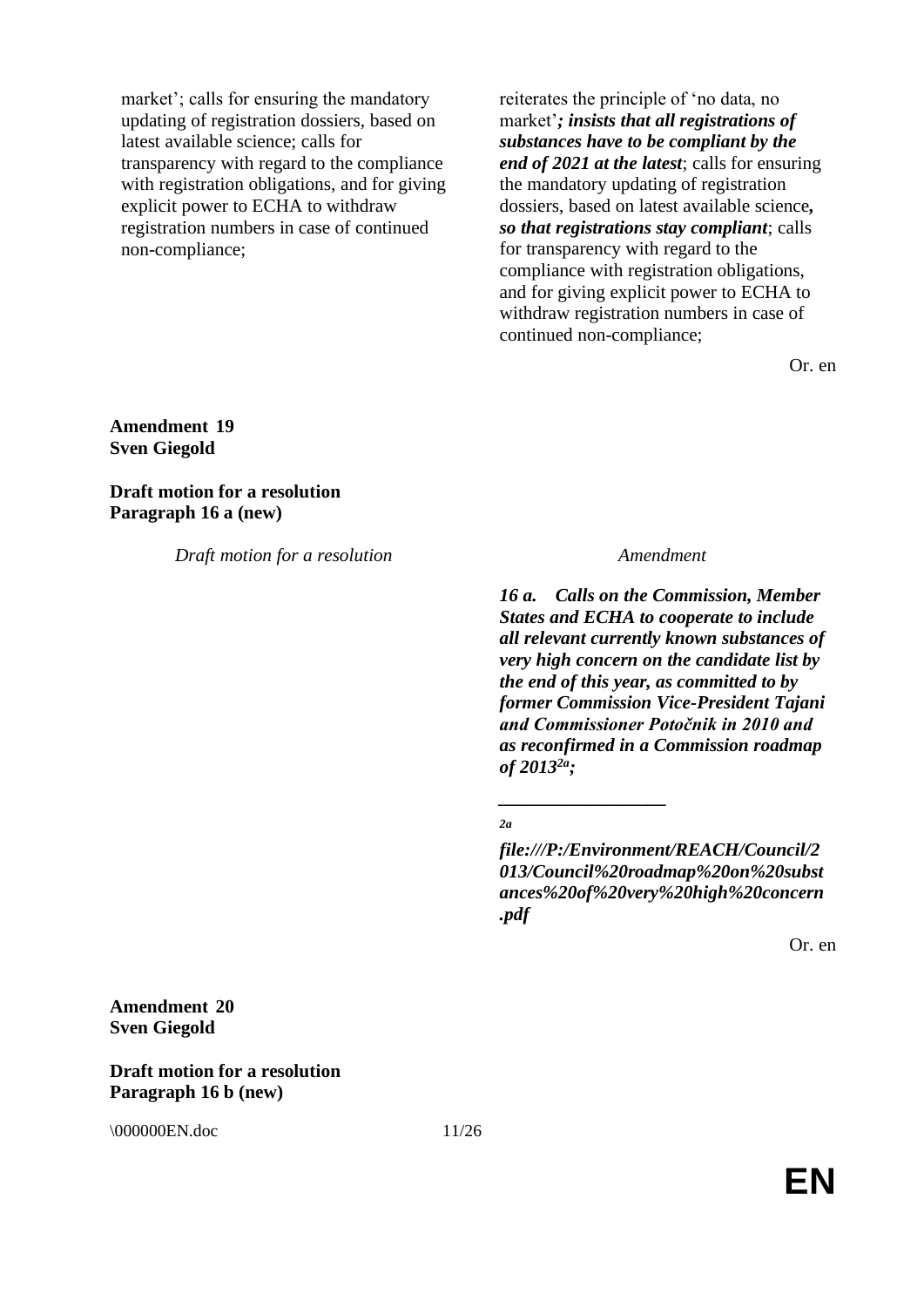*16 b. Calls on the Commission to properly apply REACH in line with the Judgment of 7 March 2019 in case T-837/16 (Sweden vs. Commission on lead chromates);*

Or. en

**Amendment 21 Sven Giegold**

### **Draft motion for a resolution Paragraph 16 c (new)**

*Draft motion for a resolution Amendment*

*16 c. Calls on the Commission to respect the deadlines laid down in REACH, in particular with regard to decisions related to authorisation or restriction;*

Or. en

**Amendment 22 Sven Giegold**

**Draft motion for a resolution Paragraph 16 d (new)**

*Draft motion for a resolution Amendment*

*16 d. Stresses the importance of requiring that applications for authorisation are sufficiently precise with regard to the uses of the substance concerned so as to be able to identify the existence, or absence, of suitable alternatives;*

Or. en

**Amendment 23 Sven Giegold**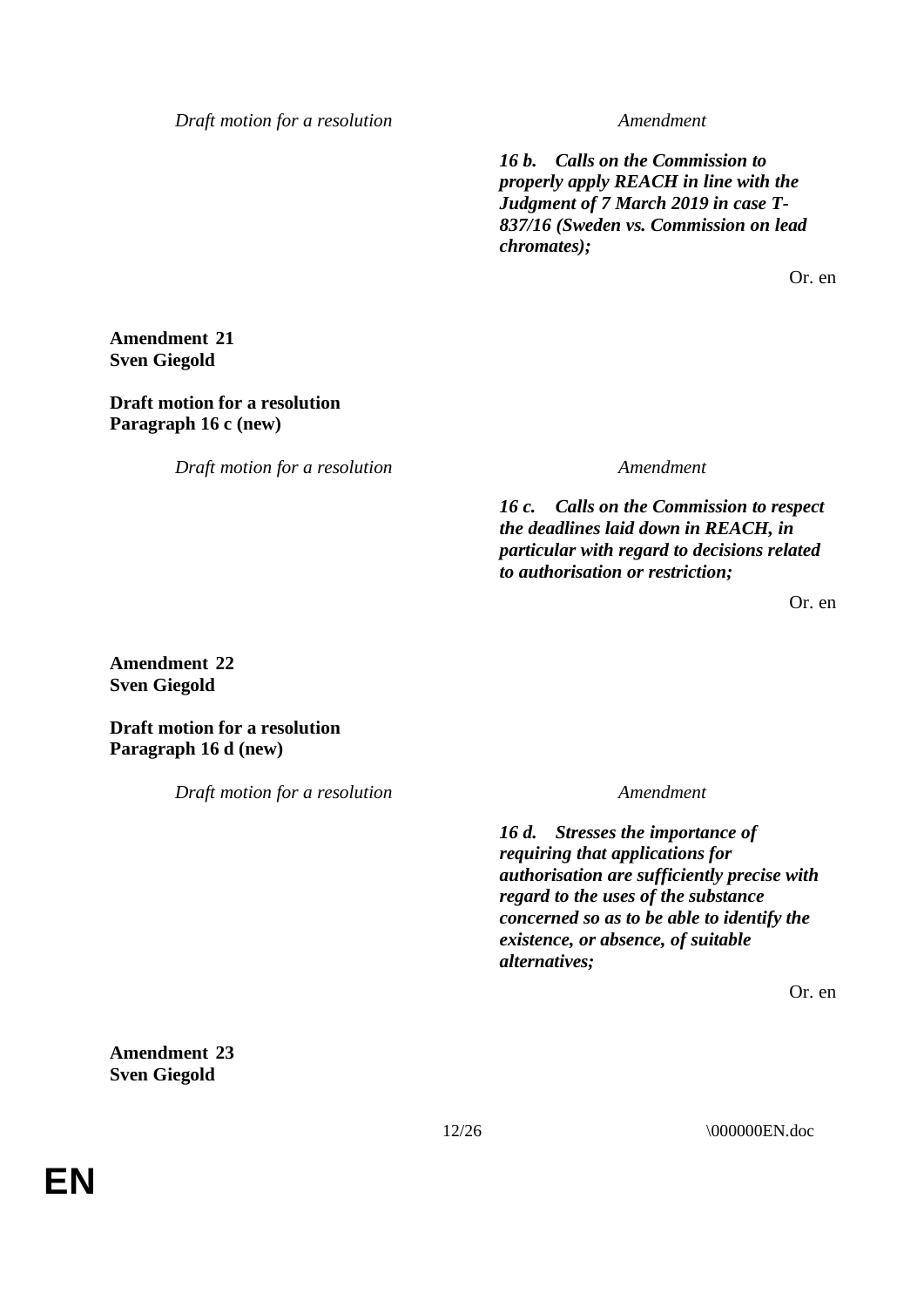*16 e. Stresses the importance of requiring that applications for authorisation are also sufficiently precise with regard to the exposure to the substance concerned so as to be able to properly assess the risk and to take adequate risk management measures, in particular for workers;*

Or. en

**Amendment 24 Sven Giegold**

**Draft motion for a resolution Paragraph 16 f (new)**

*Draft motion for a resolution Amendment*

*16 f. Calls for improving the restriction procedure by the grouping of substances and by clearly identifying and stating the scientific uncertainties of the risk assessment, the time to generate missing information and by considering the costs of inaction; calls to increase the level of evidence for derogations to proposed restriction;*

Or. en

**Amendment 25 Sven Giegold**

**Draft motion for a resolution Paragraph 16 g (new)**

*Draft motion for a resolution Amendment*

*16 g. Calls on ECHA to make publicly available the toxicological and* 

\\ 000000EN.doc 13/26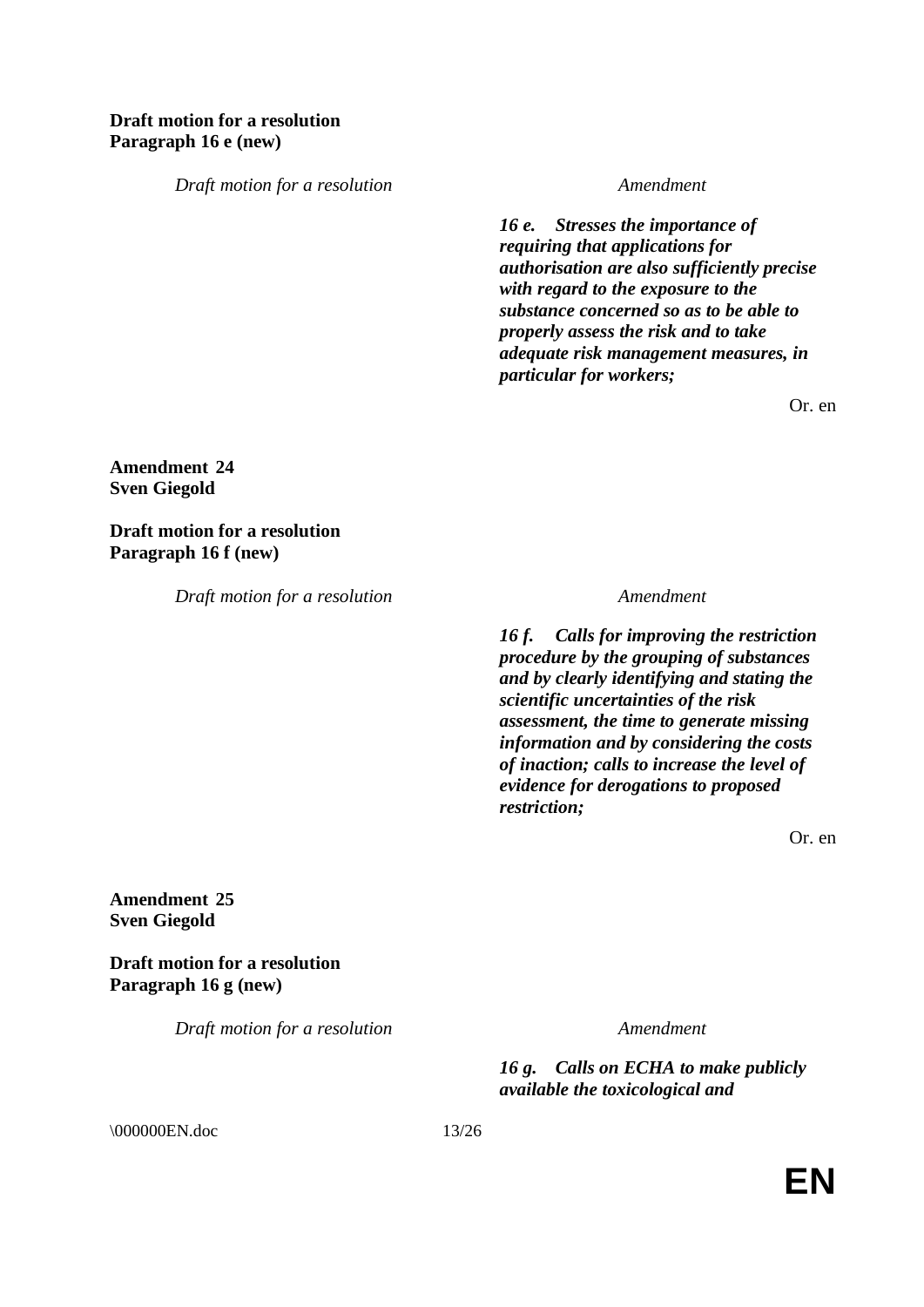*ecotoxicological studies that are submitted by registrants and applicants;*

Or. en

**Amendment 26 Sven Giegold**

**Draft motion for a resolution Paragraph 16 h (new)**

*Draft motion for a resolution Amendment*

*16 h. Considers furthermore that REACH needs to be strengthened by including the registration of all polymers, by strengthening information requirements on toxicological properties and on uses and exposure, inter alia by requiring a chemical safety report also for substances between 1 and 10 tonnes;*

Or. en

**Amendment 27 Sven Giegold**

**Draft motion for a resolution Paragraph 16 i (new)**

*Draft motion for a resolution Amendment*

*16 i. Calls on the Commission to propose extending the scope of the fasttrack procedure under Article 68(2) of REACH related to consumer use to all substances of very high concern;*

Or. en

**Amendment 28 Sven Giegold**

**Draft motion for a resolution Paragraph 17**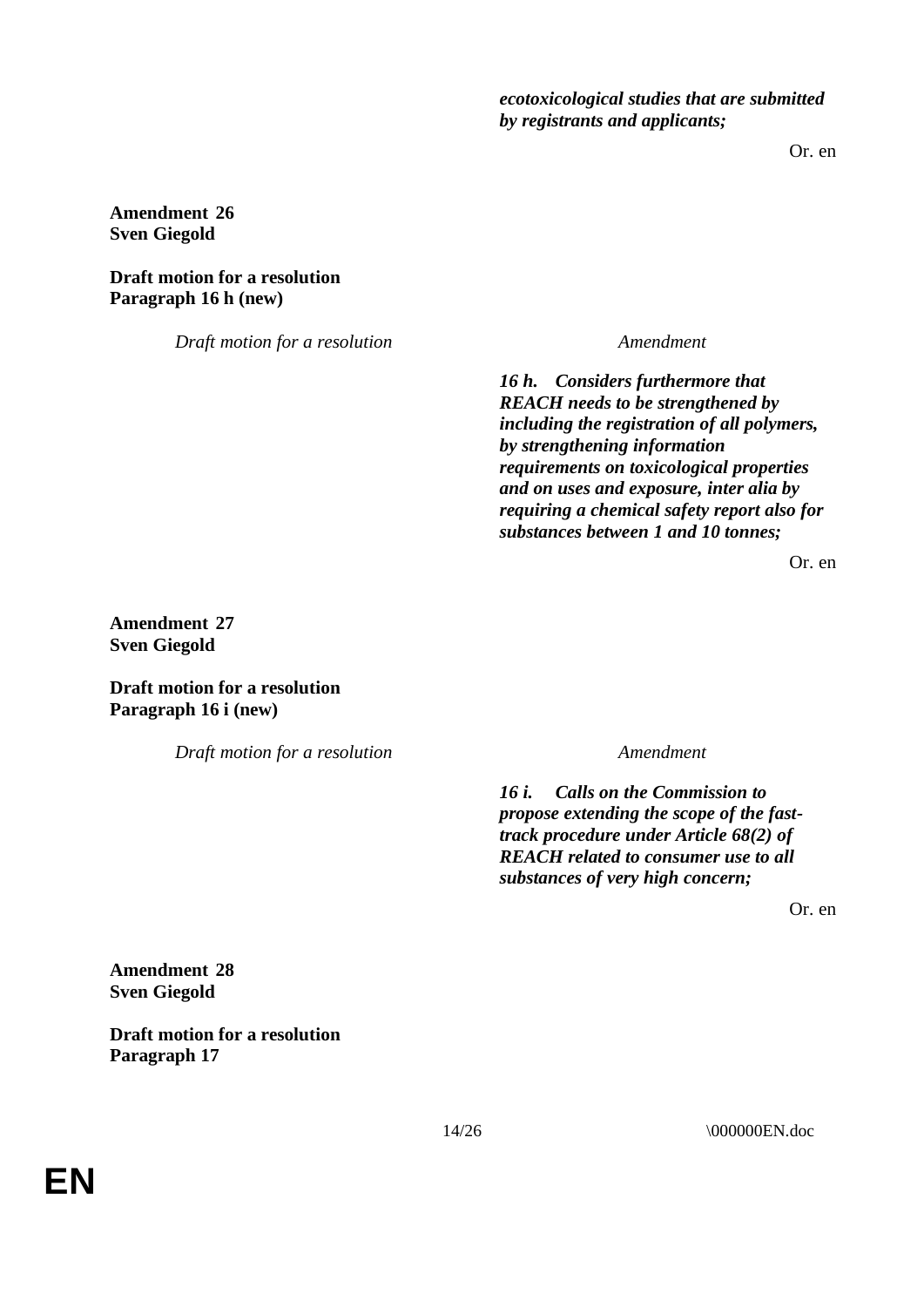17. Considers that the evaluation of substances needs both to improve and speed-up;

17. Considers that the evaluation of substances *and the resulting risk management* needs both to improve and speed-up *in general, and in particular with regard to the identification of carcinogenic substances in light of the Commission's commitment to fight cancer*;

Or. en

### **Amendment 29 Sven Giegold**

### **Draft motion for a resolution Paragraph 18**

### *Draft motion for a resolution Amendment*

18. Asks the Commission and the Member States to refrain from authorising substances and approving products with incomplete data sets about health and environment hazards;

18. Asks the Commission and the Member States to refrain from authorising substances and approving products with incomplete data sets about health and environment hazards*, or for which applicants have not been able to demonstrate the lack of suitable alternatives, where this is a requirement for granting an authorisation*;

Or. en

### **Amendment 30 Sven Giegold**

### **Draft motion for a resolution Paragraph 20**

*Draft motion for a resolution Amendment*

20. Stresses that the legislation on food contact materials should be revised;

20. Stresses that the legislation on food contact materials should be revised *to achieve a coherent, protective approach to the safety of materials and products that come into contact with food in line with* 

\000000EN.doc 15/26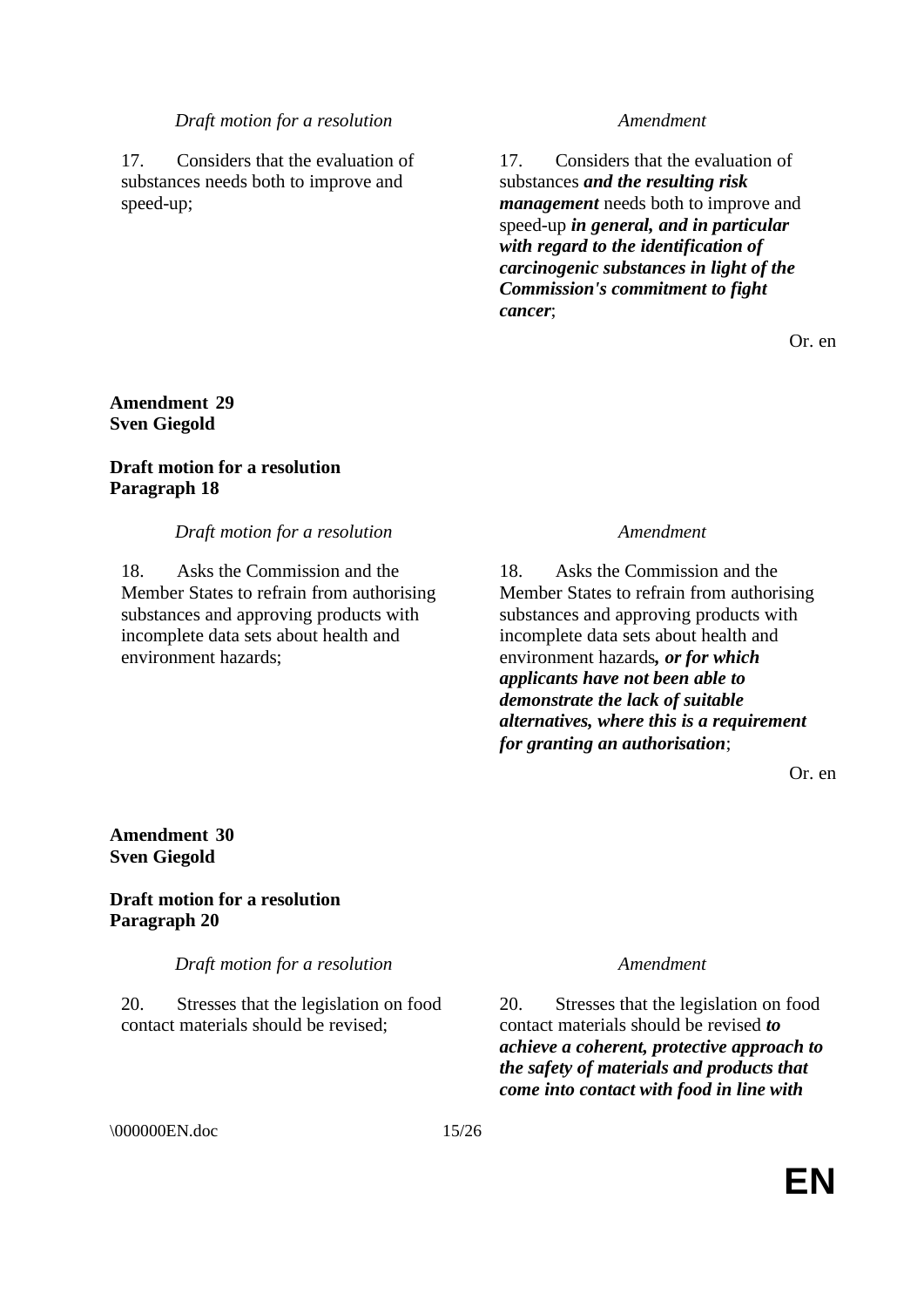*CLP and REACH*; *insists in particular on the need for comprehensive, harmonised regulation of all food contact materials based on the principle of 'no data, no market', effective enforcement and improved information to consumers1a; calls for a ban of substances of very high concern in food contact materials;*

*1a This part of the amendment was proposed by the European Consumer Association BEUC.*

\_\_\_\_\_\_\_\_\_\_\_\_\_\_\_\_\_\_

Or. en

**Amendment 31 Sven Giegold**

**Draft motion for a resolution Paragraph 21 a (new)**

*Draft motion for a resolution Amendment*

*21 a. Considers that substances that are persistent, mobile and toxic or very persistent and very mobile should be added to the list of substances of very high concern under REACH;* 

Or. en

**Amendment 32 Sven Giegold**

**Draft motion for a resolution Paragraph 21 b (new)**

*Draft motion for a resolution Amendment*

*21 b. Considers furthermore that substances that are neurotoxic or immunotoxic should be seen as being of equivalent concern to substances of very high concern under REACH;*

Or. en

16/26 \000000EN.doc

**EN**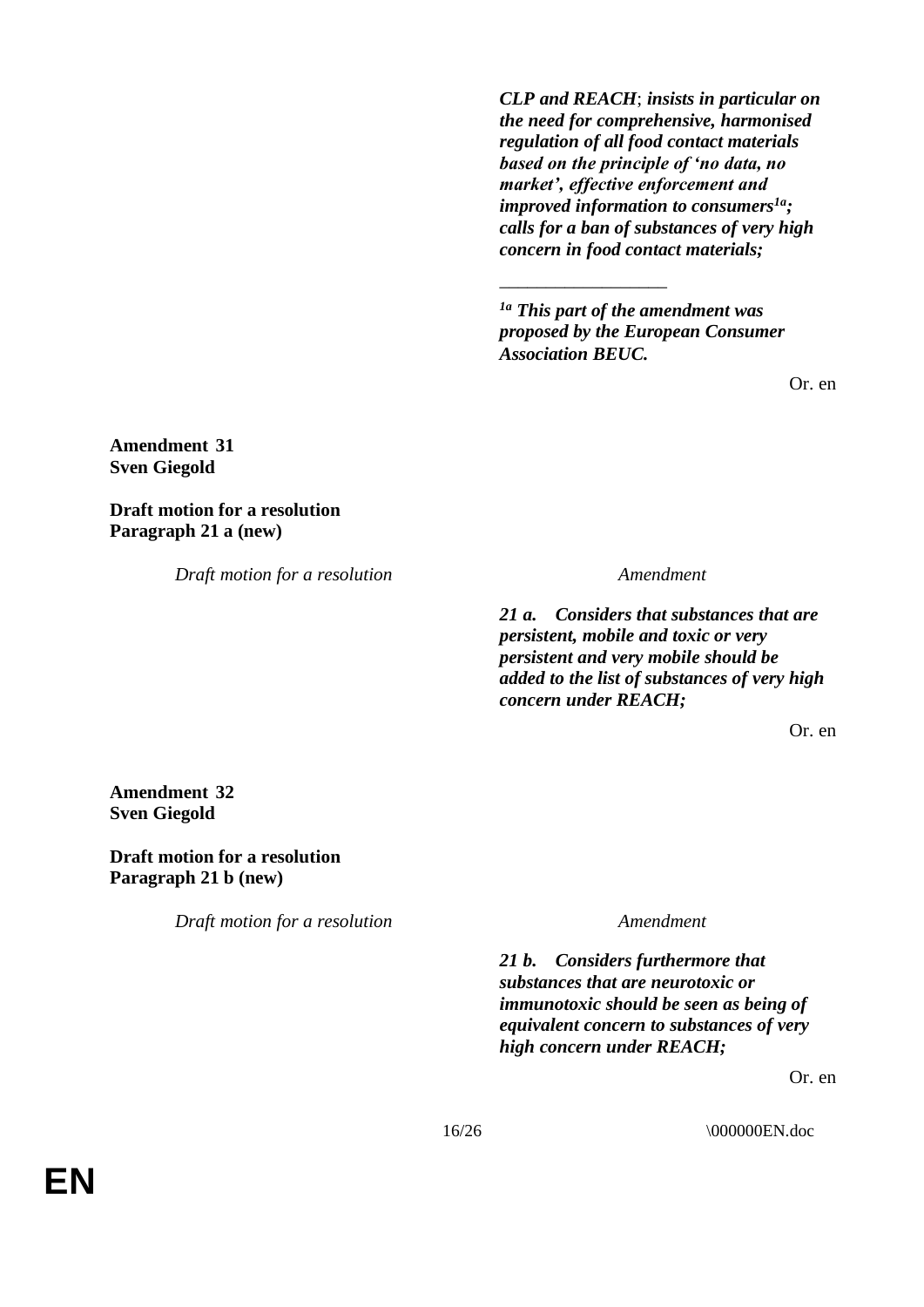**Amendment 33 Sven Giegold**

**Draft motion for a resolution Paragraph 22 a (new)**

*Draft motion for a resolution Amendment*

*22 a. Calls on the Commission to make a legislative proposal to include substances that are toxic for reproduction within the scope of the Directive 2004/37/EC on carcinogens and mutagens at work to align it with the way CMRs are treated in other EU chemicals legislation so as to better protect workers from work-related reproductive disorders;*

Or. en

### **Amendment 34 Sven Giegold**

### **Draft motion for a resolution Paragraph 24**

*Draft motion for a resolution Amendment*

24. Calls on the Commission to *introduce* new hazard classes in the CLP Regulation (e.g. for EDCs);

24. Calls on the Commission to *propose the introduction of* new hazard classes in the CLP Regulation (e.g. for EDCs) *and to promote the harmonisation of the criteria for classification and labelling of persistent, bioaccumulative and toxic (PBT) and very persistent and very bioaccumulative (vPvB) substances at the level of the UN*;

Or. en

**Amendment 35 Sven Giegold**

**Draft motion for a resolution Paragraph 24 a (new)**

\\ 000000EN.doc 17/26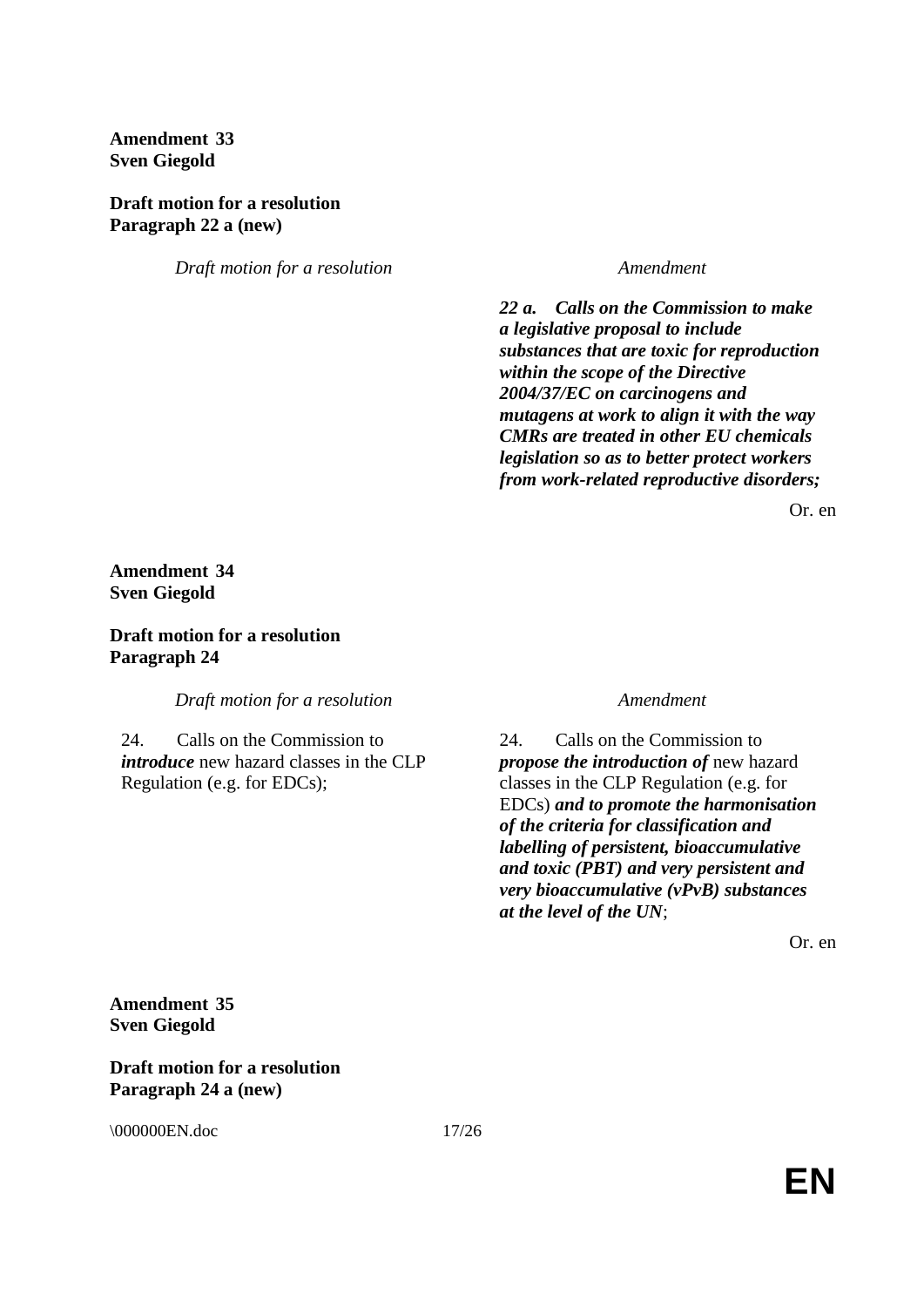*24 a. Recalls the commitment of the Union to ensure the safety of manufactured nanomaterials and materials with similar properties pursuant to the Seventh Environment Action Programme and reaffirms its calls of 24 April 2009 for a revision of all relevant legislation to ensure safety for all applications of nanomaterials in products with potential health, environmental or safety impacts over their life cycle and to develop adequate tests to assess the hazards of and exposure to nanomaterials over their entire life-cycle;*

Or. en

**Amendment 36 Sven Giegold**

### **Draft motion for a resolution Paragraph 25**

*Draft motion for a resolution Amendment*

25. Stresses that the chemicals strategy for sustainability should improve the assessment of complex substances (e.g. substances of unknown or variable composition (UVCBs)) *and registration of polymers*, notably by supporting ECHA to develop further the solutions already put in place (e.g. Substance Identity Profile); calls for the development of specific methods to assess this type of substances which allow for a solid scientific based approach and are practically applicable;

25. Stresses that the chemicals strategy for sustainability should *introduce the registration of polymers, extend the registration requirement to all low volume chemicals, and* improve the assessment of complex substances (e.g. substances of unknown or variable composition (UVCBs)), notably by supporting ECHA to develop further the solutions already put in place (e.g. Substance Identity Profile); calls for the development of specific methods to assess this type of substances which allow for a solid scientific based approach and are practically applicable;

Or. en

**Amendment 37 Sven Giegold**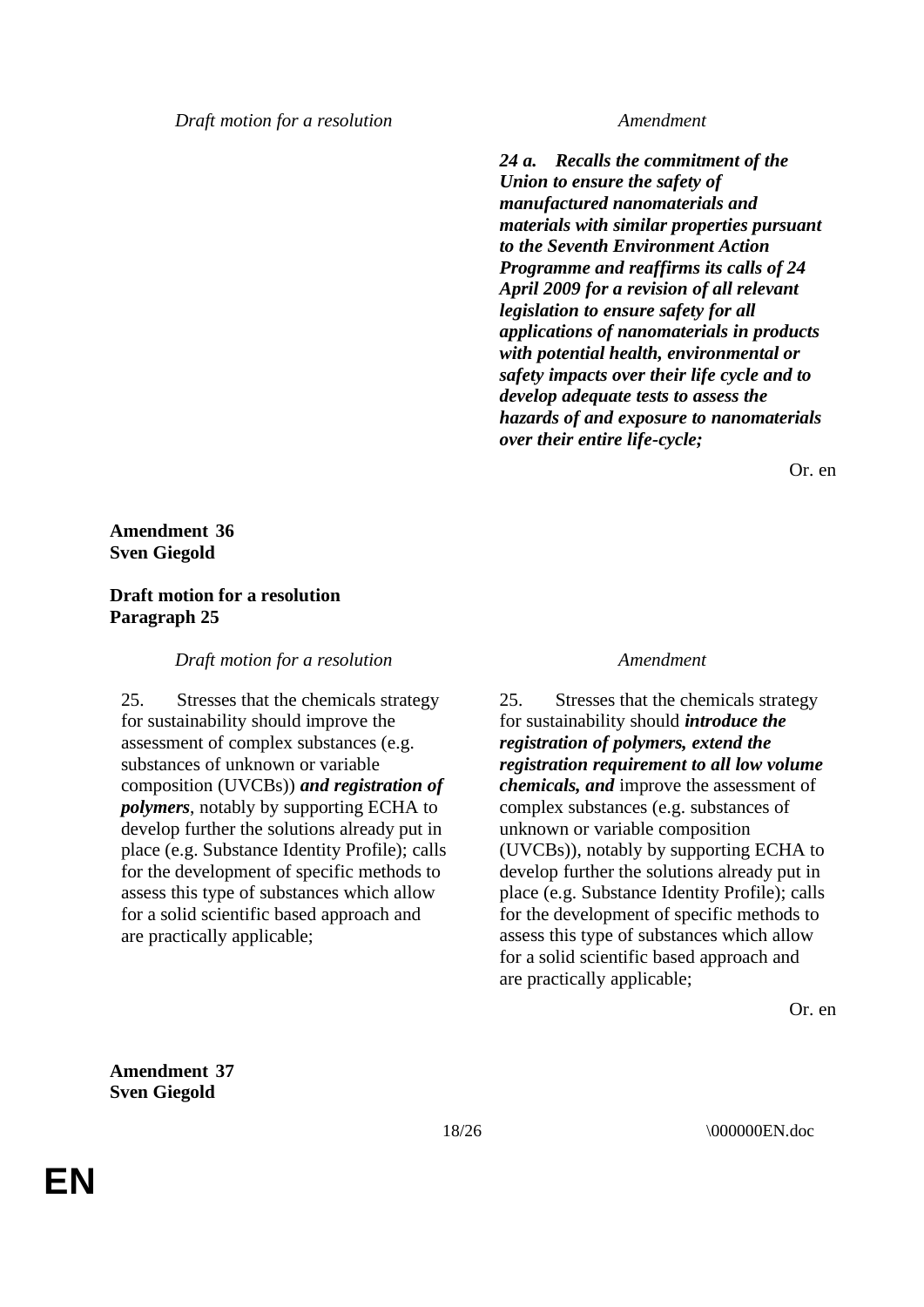#### **Draft motion for a resolution Paragraph 26**

#### *Draft motion for a resolution Amendment*

26. Calls for full implementation of the plant protection products (PPP) legislation; calls on the Commission to publish the results of the REFIT exercise of the PPP legislation as soon as possible; calls on the Commission to accelerate Europe's transition towards low-risk pesticides and reduce pesticide dependency to meet the objectives of the directive on Sustainable Use of Pesticides and support farmers in doing so;

26. Calls for full implementation of the plant protection products (PPP) legislation; calls on the Commission to publish the results of the REFIT exercise of the PPP legislation as soon as possible; *calls on the Commission to heed the various calls of the European Parliament of 16 January 2019 to improve the Union's authorisation procedure for pesticides, and* calls on the Commission to accelerate Europe's transition towards low-risk pesticides and reduce pesticide dependency to meet the objectives of the directive on Sustainable Use of Pesticides and support farmers in doing so;

Or. en

**Amendment 38 Sven Giegold**

**Draft motion for a resolution Paragraph 26 a (new)**

*Draft motion for a resolution Amendment*

*26 a. Calls on the Commission to set specific targets to significantly reduce both the use of chemical pesticides and the risk arising from them;*

Or. en

**Amendment 39 Sven Giegold**

**Draft motion for a resolution Paragraph 28**

\000000EN.doc 19/26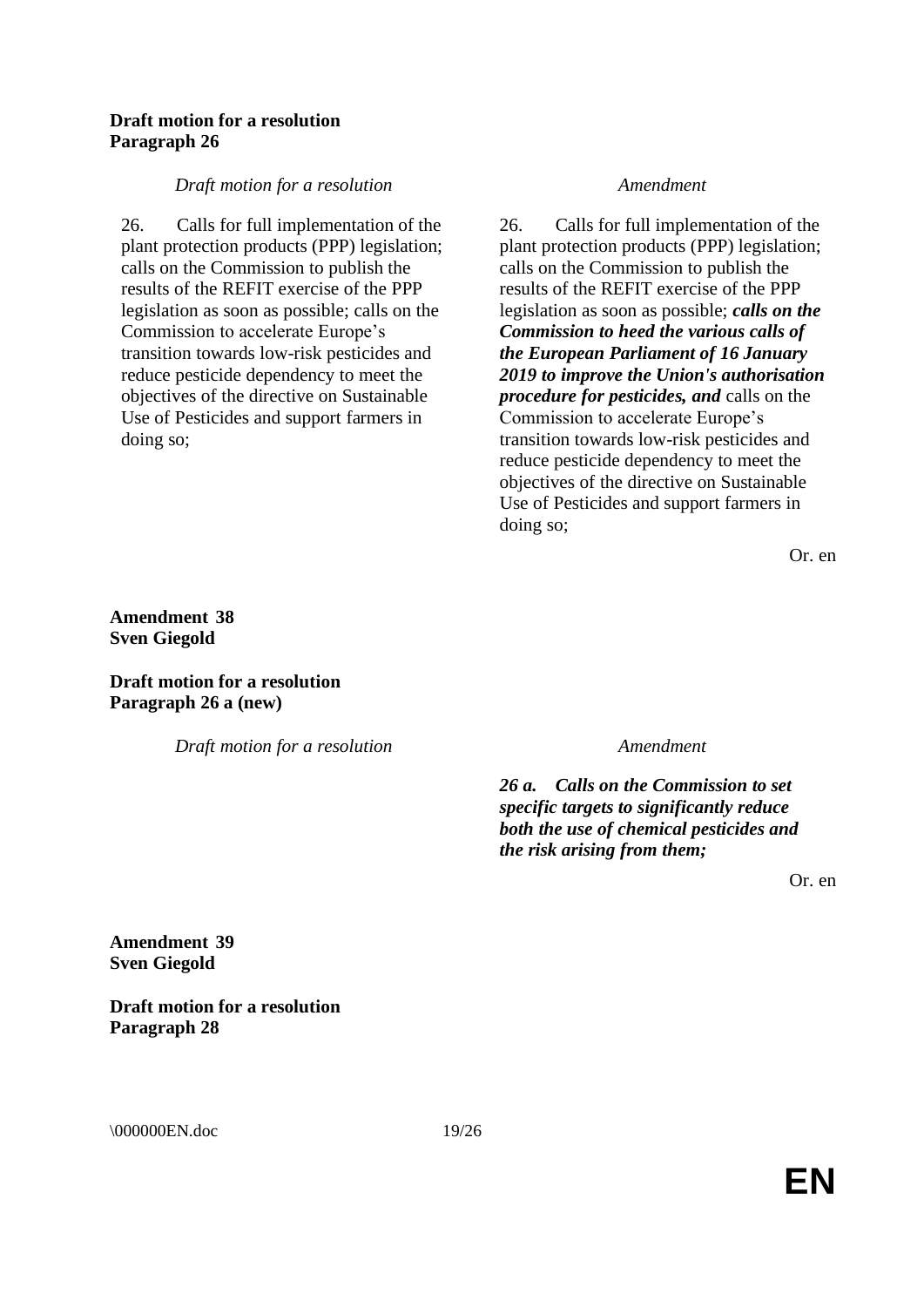28. Underlines the importance of developing non-toxic material cycles; reaffirms that, in accordance with the waste hierarchy, prevention takes priority over recycling and that, accordingly, recycling should not justify the perpetuation of the use of hazardous legacy substances;

28. Underlines the importance of developing non-toxic material cycles *for the transition to a circular and climateneutral economy; considers that articles made from virgin materials and those made from recycled materials should fulfil the same chemical standards*; reaffirms that, in accordance with the waste hierarchy, prevention takes priority over recycling and that, accordingly, recycling should not justify the perpetuation of the use of hazardous legacy substances;

Or. en

### **Amendment 40 Sven Giegold**

**Draft motion for a resolution Paragraph 28 a (new)**

*Draft motion for a resolution Amendment*

*28 a. Reaffirms its position of 13 September 2018 on the options to address the interface between chemical, product and waste legislation that substances of concern are those that meet the criteria set out in Article 57 of REACH as substances of very high concern, substances prohibited under the Stockholm Convention (POPs), specific substances restricted in articles listed in Annex XVII to REACH and specific substances regulated under specific sectoral and/or product legislation;*

Or. en

### **Amendment 41 Sven Giegold**

**Draft motion for a resolution Paragraph 30 a (new)**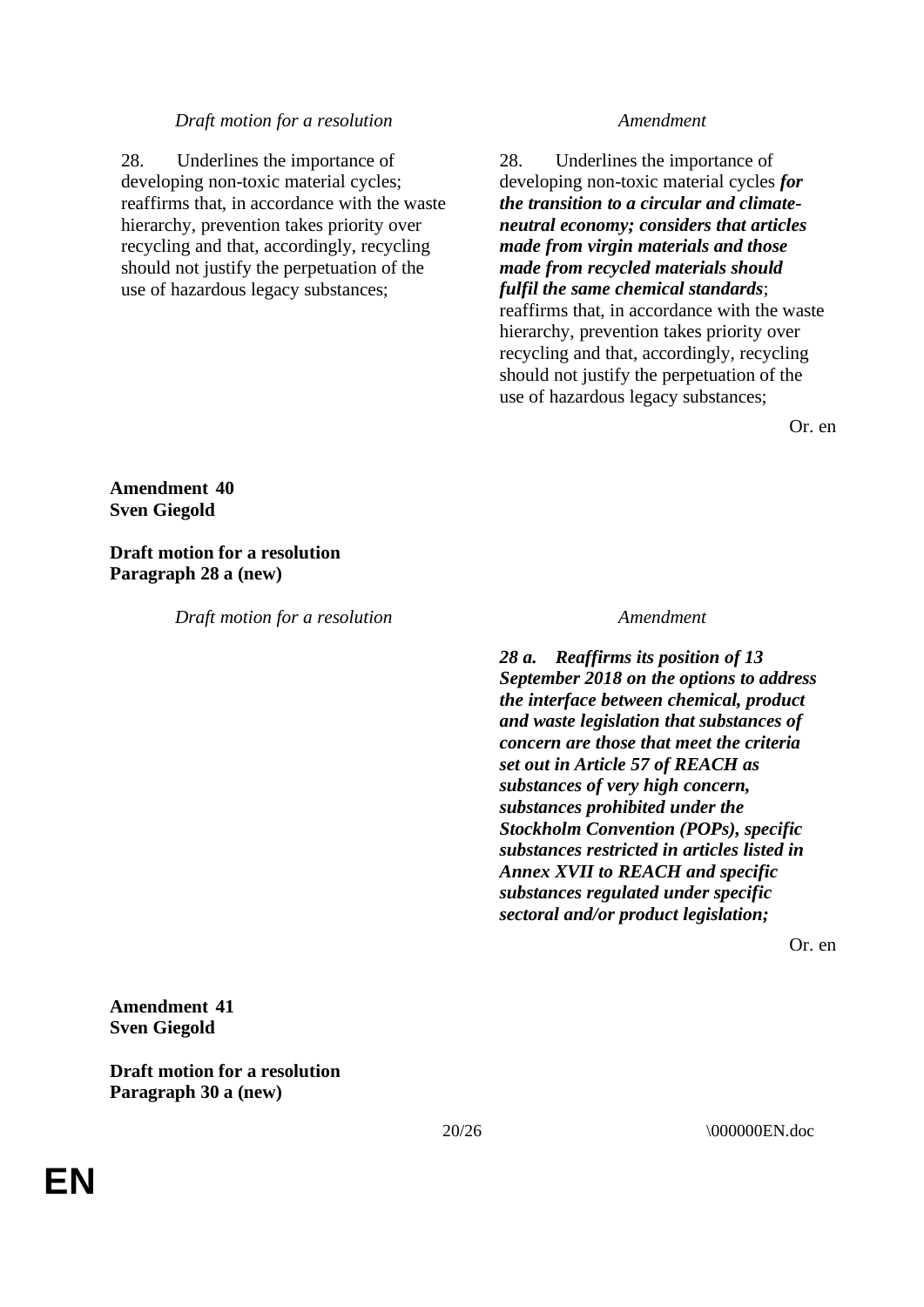*30 a. Calls on the Commission to immediately withdraw its objections submitted to the WTO to New York state legislation that would require manufacturers of children's products to disclose the presence of chemicals of concern and that would allow the state to ban a subset of high-priority substances;*

Or. en

### **Amendment 42 Sven Giegold**

### **Draft motion for a resolution Paragraph 31**

#### *Draft motion for a resolution Amendment*

31. Points out that the strategy should help the chemical industry to reach climate-neutrality and the zero pollution *objectives* as well as support the good functioning of the internal market *while enhancing* the competitiveness and innovation of EU industry;

31. Points out that the strategy should help the chemical industry to reach climate-neutrality and the zero pollution *objective for a toxic-free environment* as well as support the good functioning of the internal market *and thereby enhance* the competitiveness and *safe and sustainable* innovation of EU industry;

Or. en

### **Amendment 43 Sven Giegold**

**Draft motion for a resolution Paragraph 31 a (new)**

*Draft motion for a resolution Amendment*

*31 a. Calls on the Commission to take the necessary action so that the reporting requirements at EU and global level pursuant to the Kyiv Protocol on Pollutant Release and Transfer Registers are revised at latest by 2022 so that the* 

\000000EN.doc 21/26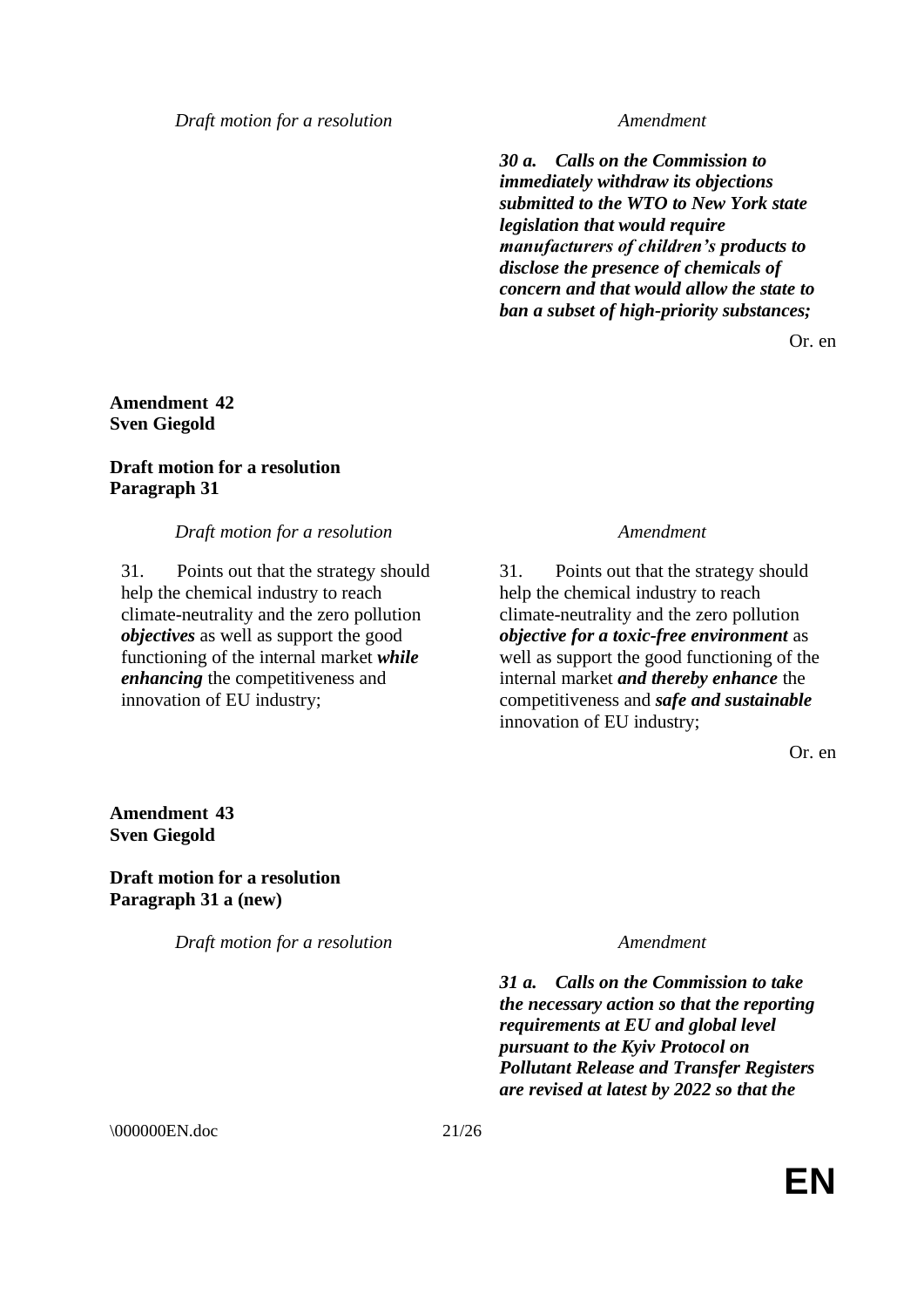*provided information allows benchmarking at facility level with regard to the releases of chemicals, is publicly available and that EU legislation is adapted accordingly;*

Or. en

### **Amendment 44 Sven Giegold**

### **Draft motion for a resolution Paragraph 32**

*Draft motion for a resolution Amendment*

32. Calls for support to be given to SMEs to help them comply with EU *chemical* legislation;

32. Calls for support to be given to SMEs to help them comply with EU *chemicals* legislation*, including technical support for the substitution of hazardous substances by safe alternatives*;

Or. en

### **Amendment 45 Sven Giegold**

### **Draft motion for a resolution Paragraph 33**

*Draft motion for a resolution Amendment*

33. Stresses that legislation is key to give direction to the necessary innovation for the transition to a circular and sustainable chemicals sector and long-term investments;

33. Stresses that legislation is key to give direction to the necessary innovation for the transition to a circular*, safe* and sustainable chemicals sector and long-term investments *to achieve a toxic-free environment*;

Or. en

**Amendment 46 Sven Giegold**

**Draft motion for a resolution Paragraph 34**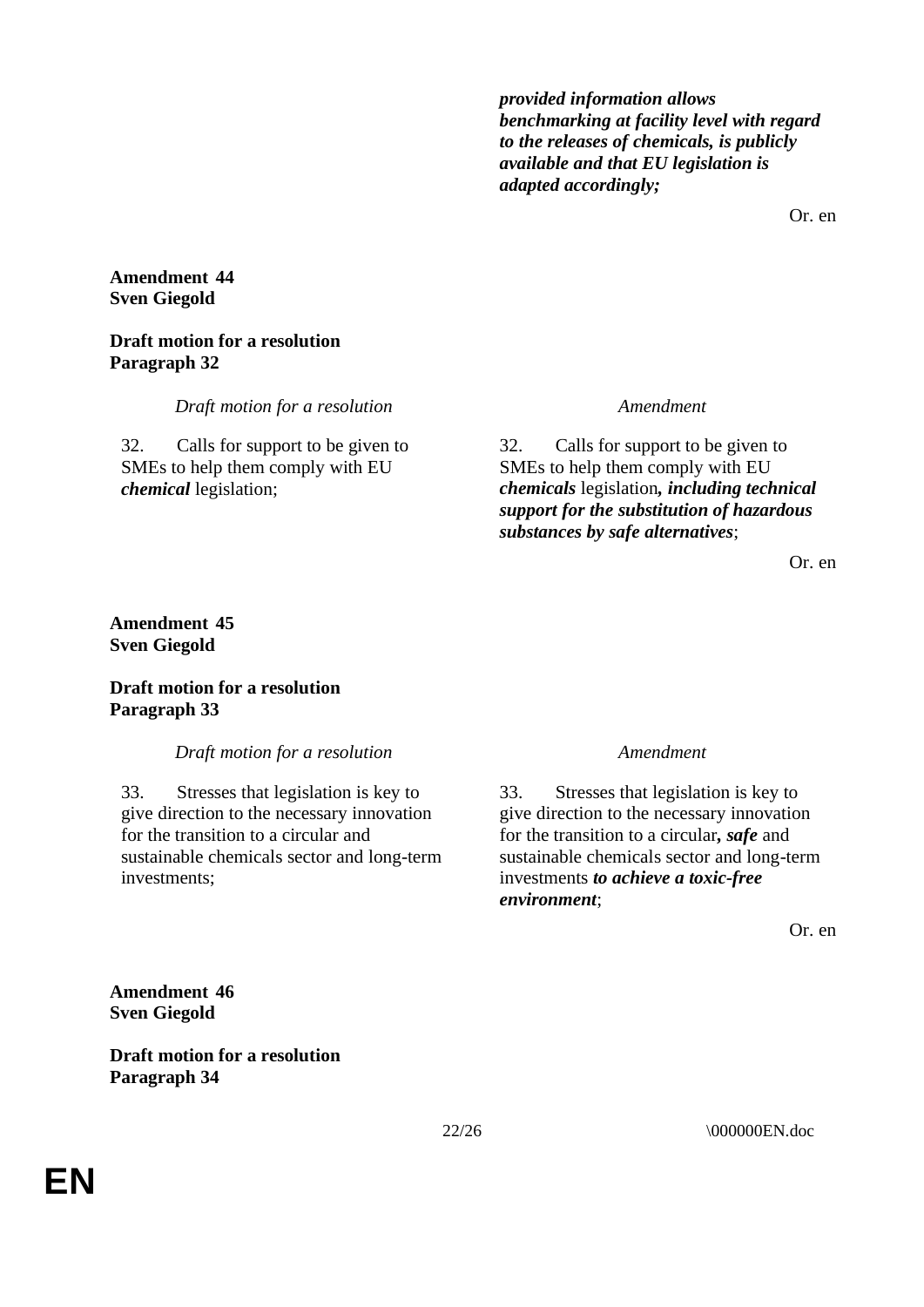34. Highlights the need for Union chemicals legislation to provide incentives for sustainable chemistry, materials (including plastics) and technologies, including non-chemical alternatives, that are safe and non-toxic by design;

34. Highlights the need for Union chemicals legislation to provide incentives for *safe and* sustainable chemistry, materials (including plastics) and technologies, including non-chemical alternatives, that are safe and non-toxic by design;

Or. en

**Amendment 47 Sven Giegold**

### **Draft motion for a resolution Paragraph 34 a (new)**

*Draft motion for a resolution Amendment*

*34 a. Stresses the need to introduce and/or adapt economic instruments to achieve an internalisation of external costs throughout the life cycle of chemicals;*

Or. en

#### **Amendment 48 Sven Giegold**

**Draft motion for a resolution Paragraph 36 a (new)**

*Draft motion for a resolution Amendment*

*36 a. Calls on the Commission to audit the enforcement systems in Member States with regard to chemicals legislation and to make recommendations for improvment, strengthen cooperation and coordination between enforcement bodies, and propose EU enforcement instruments, where necessary; calls on the Commission to make use of the powers granted under article 11 (4) of Regulation (EU)* 

\\ 000000EN.doc 23/26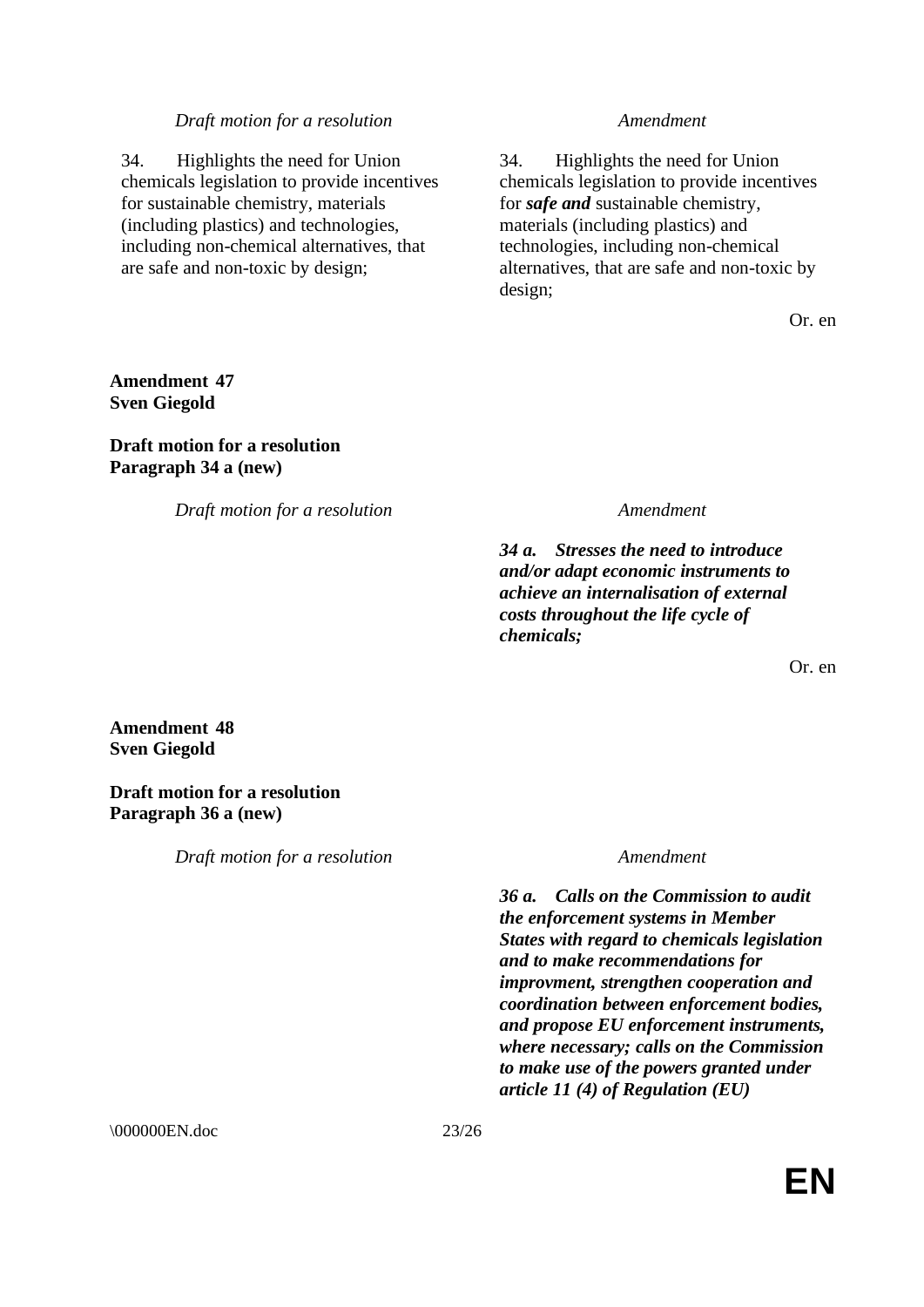*2019/10203a in order to ensure adequate testing of products across the Union;*

*\_\_\_\_\_\_\_\_\_\_\_\_\_\_\_\_\_\_*

*3a Regulation(EU) 2019/1020 of the European Parliament and of the Council of 20 June 2019 on market surveillance and compliance of products and amending Directive2004/42/EC and Regulations (EC) No 765/2008 and (EU) No 305/2011*

Or. en

### **Amendment 49 Sven Giegold**

**Draft motion for a resolution Paragraph 36 b (new)**

*Draft motion for a resolution Amendment*

*36 b. Calls on the Commission to take swift legal action when it establishes that EU chemicals laws are not being observed; recalls its observation of 16 January 2020 4a that procedures have to be more efficient in the field of environmental infringements; calls on the Commission to review its internal guidelines on infringement procedures and to make use of the forthcoming Communication on Better Regulation to ensure fast and efficient enforcement of European laws;*

*4a European Parliament Resolution of 16 January 2020 on the 15th meeting of the Conference of Parties (COP15) to the Convention on Biological Diversity*

*\_\_\_\_\_\_\_\_\_\_\_\_\_\_\_\_\_\_*

Or. en

**Amendment 50 Sven Giegold**